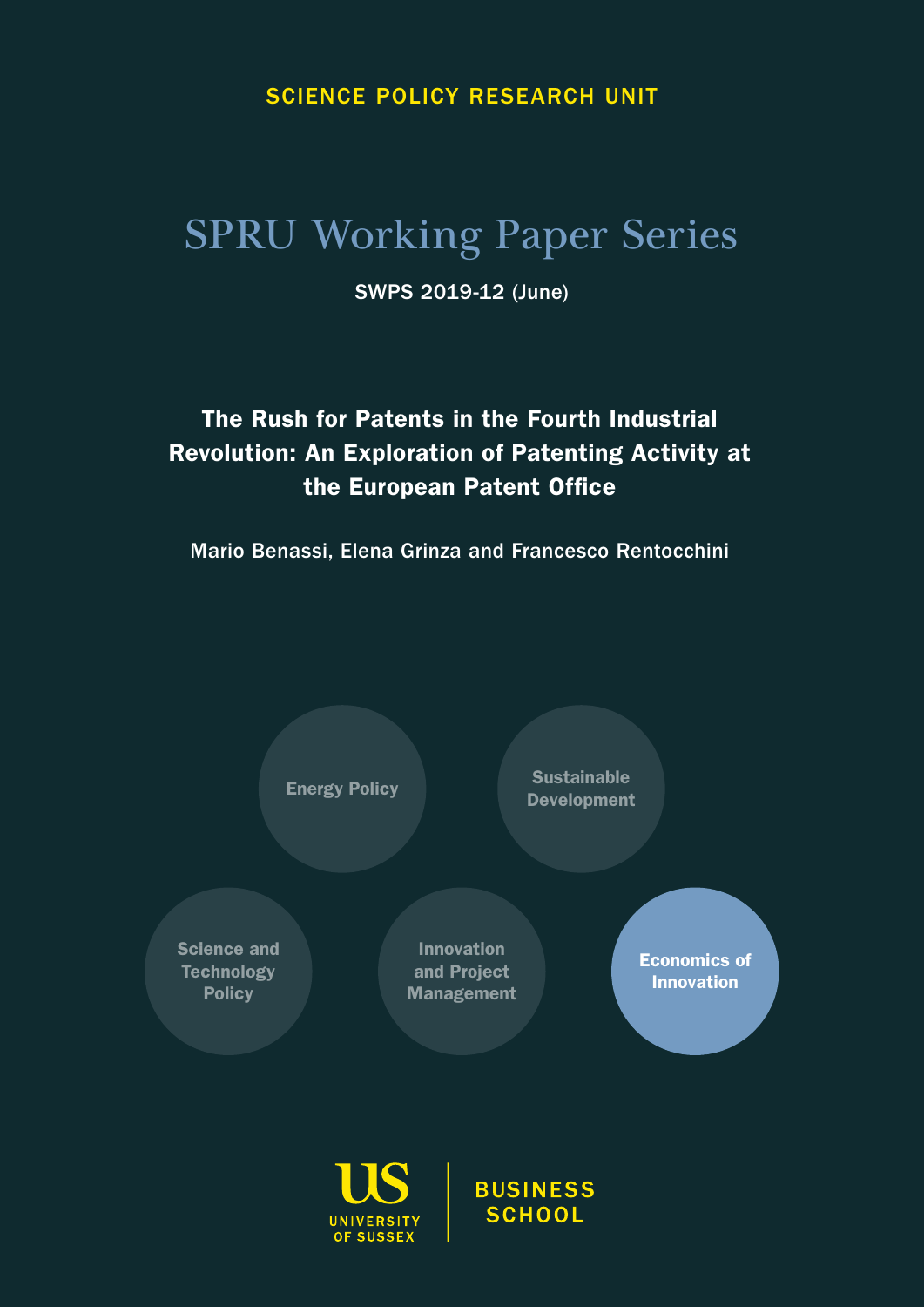# SPRU Working Paper Series (ISSN 2057-6668)

The SPRU Working Paper Series aims to accelerate the public availability of the research undertaken by SPRU-associated people, and other research that is of considerable interest within SPRU, providing access to early copies of SPRU research.

| <b>Editors</b>                      |                                   | <b>Contact</b>                                      |  |
|-------------------------------------|-----------------------------------|-----------------------------------------------------|--|
| Tommaso Ciarli                      |                                   | T.Ciarli@sussex.ac.uk                               |  |
| Daniele Rotolo                      |                                   | D.Rotolo@sussex.ac.uk                               |  |
| <b>Associate Editors</b>            | Area                              |                                                     |  |
| Karoline Rogge<br>Tim Foxon         | <b>Energy Policy</b>              | K.Rogge@sussex.ac.uk<br>T.J.Foxon@sussex.ac.uk      |  |
| <b>Ben Martin</b><br>Ohid Yaqub     | Science and Technology Policy     | B.Martin@sussex.ac.uk<br>O.Yaqub@sussex.ac.uk       |  |
| <b>Andrew Stirling</b><br>Rob Byrne | Sustainable Development           | A.C.Stirling@sussex.ac.uk<br>R.P.Byrne@sussex.ac.uk |  |
| Carlos Sato<br>Josh Siepel          | Innovation and Project Management | C.E.Y.Sato@sussex.ac.uk<br>J.Siepel@sussex.ac.uk    |  |
| Maria Savona<br>Alberto Marzucchi   | Economics of Innovation           | M.Savona@sussex.ac.uk<br>A.Marzucchi@sussex.ac.uk   |  |
|                                     |                                   |                                                     |  |

#### Editorial Assistance

| Melina Galdos Frisancho | M.galdos-frisancho@sussex.ac.uk |
|-------------------------|---------------------------------|
|                         |                                 |

## Guidelines for authors

Papers should be submitted to swps@sussex.ac.uk as a PDF or Word file. The first page should include: title, abstract, keywords, and authors' names and affiliations. The paper will be considered for publication by an Associate Editor, who may ask two referees to provide a light review. We aim to send referee reports within three weeks from submission. Authors may be requested to submit a revised version of the paper with a reply to the referees' comments to swps@sussex.ac.uk. The Editors make the final decision on the inclusion of the paper in the series. When submitting, the authors should indicate if the paper has already undergone peer-review (in other series, journals, or books), in which case the Editors may decide to skip the review process. Once the paper is included in the SWPS, the authors maintain the copyright.

Websites

UoS: www.sussex.ac.uk/spru/research/swps SSRN: www.ssrn.com/link/SPRU-RES.html IDEAS:ideas.repec.org/s/sru/ssewps.html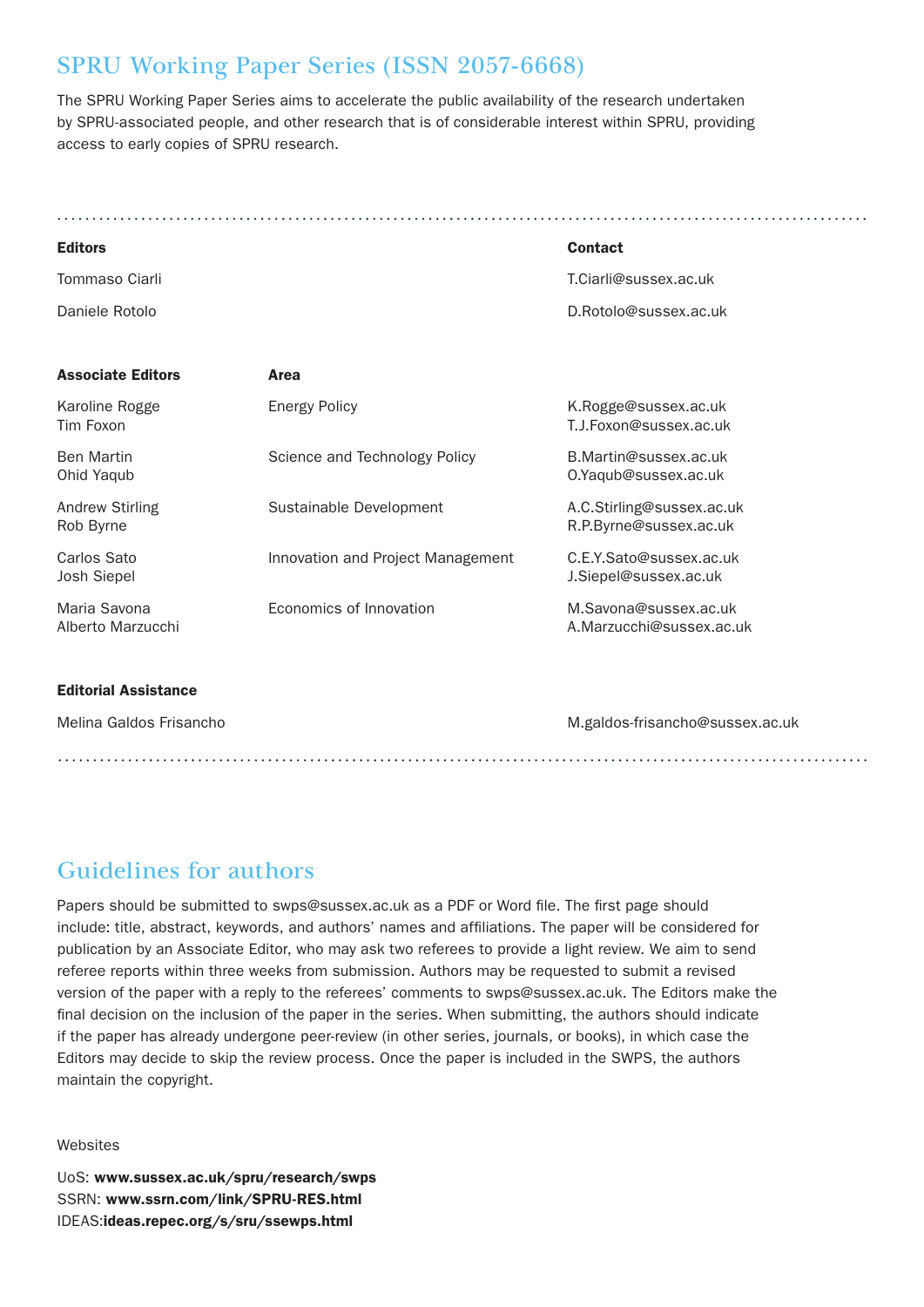# **The Rush for Patents in the Fourth Industrial Revolution: An Exploration of Patenting Activity at the European Patent Office**

MARIO BENASSI<sup>1</sup>, ELENA GRINZA<sup>2</sup>, FRANCESCO RENTOCCHINI<sup>3</sup>

1FULL PROFESSOR *OF BUSINESS MANAGEMENT* – UNIVERSITY OF MILAN E-MAIL: MARIO.BENASSI@UNIMI.IT 2POST-DOC *OF BUSINESS MANAGEMENT* – UNIVERSITY OF MILAN E-MAIL: ELENA.GRINZA@UNIMI.IT 3ASSOCIATE PROFESSOR *OF BUSINESS MANAGEMENT* –UNIVERSITY OF MILAN E-MAIL: FRANCESCO.RENTOCCHINI@UNIMI.IT

#### **Abstract**

**Objectives.** *The main objective of the present study is to provide a comprehensive coverage of the patenting activity at the European Patent Office by companies in the remit of the fourth industrial revolution (4IR). We also aim at moving forward the understanding of the firm-level patenting activity of 4IR technologies.*

**Methodology.** *We do so by conducting an empirical assessment of the development of technologies related to the 4IR via the analysis of patents filed at the European Patent Office between 1985 and 2014. We employ a new matched patent-firm data set provided by the Bureau Van Dijk: ORBIS-IP.*

**Findings.** *In line with results from the recent literature, we find evidence of a surge in patenting activity related to the 4IR in the past three decades, particularly in networked devices. Our results also suggest that firms filing 4IR patents have become progressively younger on average. At the same time, we find a steady growth in the average number of 4IR patent applications filed yearly by each company.* 

**Research limits.** *Our exploration is a first step towards a better comprehension of the 4IR patent arena. Being mainly a "thick" description, we did not analyze antecedents and effects of 4IR patent applications. A comparative and longitudinal analysis of patent applications and patents granted would be a first step in this direction. As a second step, quantitative and qualitative studies on how 4IR patents contribute to firms' exploration and exploitation capabilities as well as to firm performance would be highly beneficial.*

**Practical implications.** *Further variance decompositions show that the surge in 4IR patent applications is mainly explained by incumbent firms filing more 4IR patent applications over time, rather than new entrants progressively populating the 4IR world. Finally, we uncover a general trend emerging at the firm level, whereby firms tend to specialize in few technological areas and avoid differentiation.*

**Originality of the study.** *Despite a surging interest related to the 4IR from different stakeholders (mainly practitioners and policy makers), comparatively less attention has come from academia, which has focused on the single technologies comprising the 4IR such as artificial intelligence, additive manufacturing and the internet of things. Although there is a solid body of scholarship in the area of engineering and information systems that has focused on the topic (see surveys from Lu, 2017 and Liao, 2017), comparatively less studies are available within the management and economics fields. We aim at fill this gap by providing a detailed empirical assessment of the 4IR as a whole. We do so by analyzing patenting activity at the EPO in all the possible technological fields comprising the 4IR. We also attempt a first focus of patenting activity in the 4IR at the firm-level by characterizing companies along several dimensions.*

**Keywords:** Fourth Industrial Revolution; Industry 4.0; matched patent-firm data; patent applications; EPO. **JEL:** O30; O33; O34.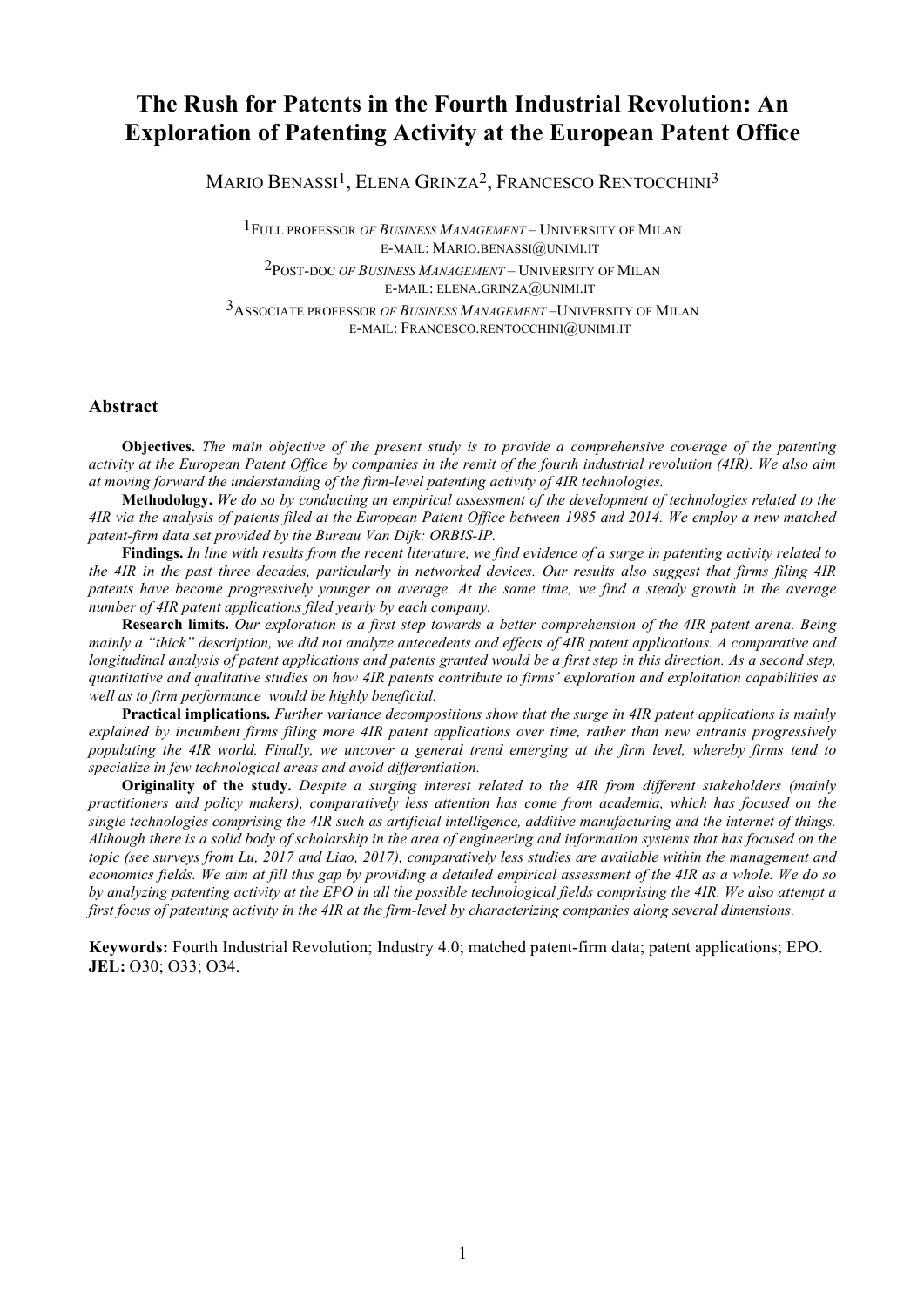#### **1. Introduction**

In this paper, we explore the Fourth Industrial Revolution (4IR), also referred to as "Industry 4.0" (Kagermann, 2011, 2015; Schwab, 2016).<sup>1</sup> According to scholars and practitioners, 4IR brings about new, unparalleled opportunities to modify social and economic systems (Agrawal *et al.*, 2019). In its essence, 4IR is at the basis of the so-called "Society 5.0", a new model of society based on a high degree of convergence between the cyberspace and the physical space, whereby a huge amount of information from sensors in the physical space is accumulated in the cyberspace (MEXT, 2019). In the cyberspace, these big data are analyzed by artificial intelligence (AI), and the analysis results are fed back to humans in the physical space in various forms. In sum, 4IR promises to drastically enhance the distributed knowledge of a system, while decreasing the role of human decision makers. Technology would be on the verge of creating an intelligence "external to humans", giving rise to a second economy (Arthur, 2017). Huge flows of sensible data gathered with the help of ubiquitous sensors and evolving machines would make intelligence an outcome of densely knitted artificial agents.

The 4IR term refers to a set of multilayered, intertwined, and possibly convergent technologies, which emerged in the last decades (Gilchrist, 2016). These technologies leverage the potential of low-cost, "intelligent" devices. Equipped with sensors and processors and connected through the Internet, they gather, process, and exchange data collected from various sources. Interacting with sophisticated software, these devices understand how to perform several tasks independently and make decisions. They learn from experience and leverage multifaceted connections with similar units, forming a system of interdependent nodes. The label "Fourth Industrial Revolution" is being used to point out that "the fusion of these technologies and their interaction across the physical, digital and biological domains make the fourth industrial revolution fundamentally different from previous revolutions" (Schwab, 2016, p. 12). Examples of the effects of these technologies abound, ranging from manufacturing (as in the case of so-called "smart factories") to transport (ongoing experiments of driverless cars) to healthcare (sequencing machines to represent individual genetic maps). From a business perspective, it is foreseen that technologies associated with the 4IR will bring about highly significant changes at an unprecedented speed. There is the expectation that these changes will occur at various levels, inducing huge shifts among countries, reshaping entire industries, and bringing to the fore new firms (Gerbert *et al.*, 2015; World Economic Forum, 2016).

Despite a surging interest related to the 4IR from different stakeholders (mainly practitioners and policy makers), comparatively less attention has come from academia, which has focussed mainly on the single technologies comprising the 4IR such as AI (Aghion *et al.*, 2017; Agrawal *et al.*, 2019), additive manufacturing (Ben-Ner and Siemsen, 2017; Gibson, 2017; Despeisse and Ford, 2015) and the internet of things (Fleisch, 2010; Dijkman et al., 2015). Although there is a solid body of scholarship in the area of engineering and information systems that has focused on the topic (see surveys from Lu, 2017 and Liao, 2017), comparatively less studies are available within the management and economics fields.

Our paper aims at filling this gap in the literature by identifying the peculiarities of the trends of 4IR in the European Union (EU). In particular, it provides an in-depth description of the technological trends, geographic distribution, and business-level dynamics of the 4IR in the EU from patent- and firm-level perspectives. We do so by conducting an empirical assessment of the development of technologies related to the 4IR *via* the analysis of patents filed at the European Patent Office (EPO) between 1985 and 2014. We employ a new matched patent-firm data set provided by the Bureau Van Dijk: ORBIS-IP. In order to identify 4IR patents, we adopt the classification recently proposed by the EPO (2017), which maps 4IR technologies to Cooperative Patent Classification (CPC) classes.

The protection of intellectual property in relation to 4IR technologies is expected to increase in future years. Patents are expected to play a key role in making the 4IR possible. As repositories of

<u> 1989 - Johann Barn, mars ann an t-Amhain an t-Amhain an t-Amhain an t-Amhain an t-Amhain an t-Amhain an t-Amh</u>

<sup>&</sup>lt;sup>1</sup> We thank an anonymous reviewer for his insightful comments and suggestions on an earlier version of the paper and the editorial board and office of the SPRU Working Paper Series (SWPS).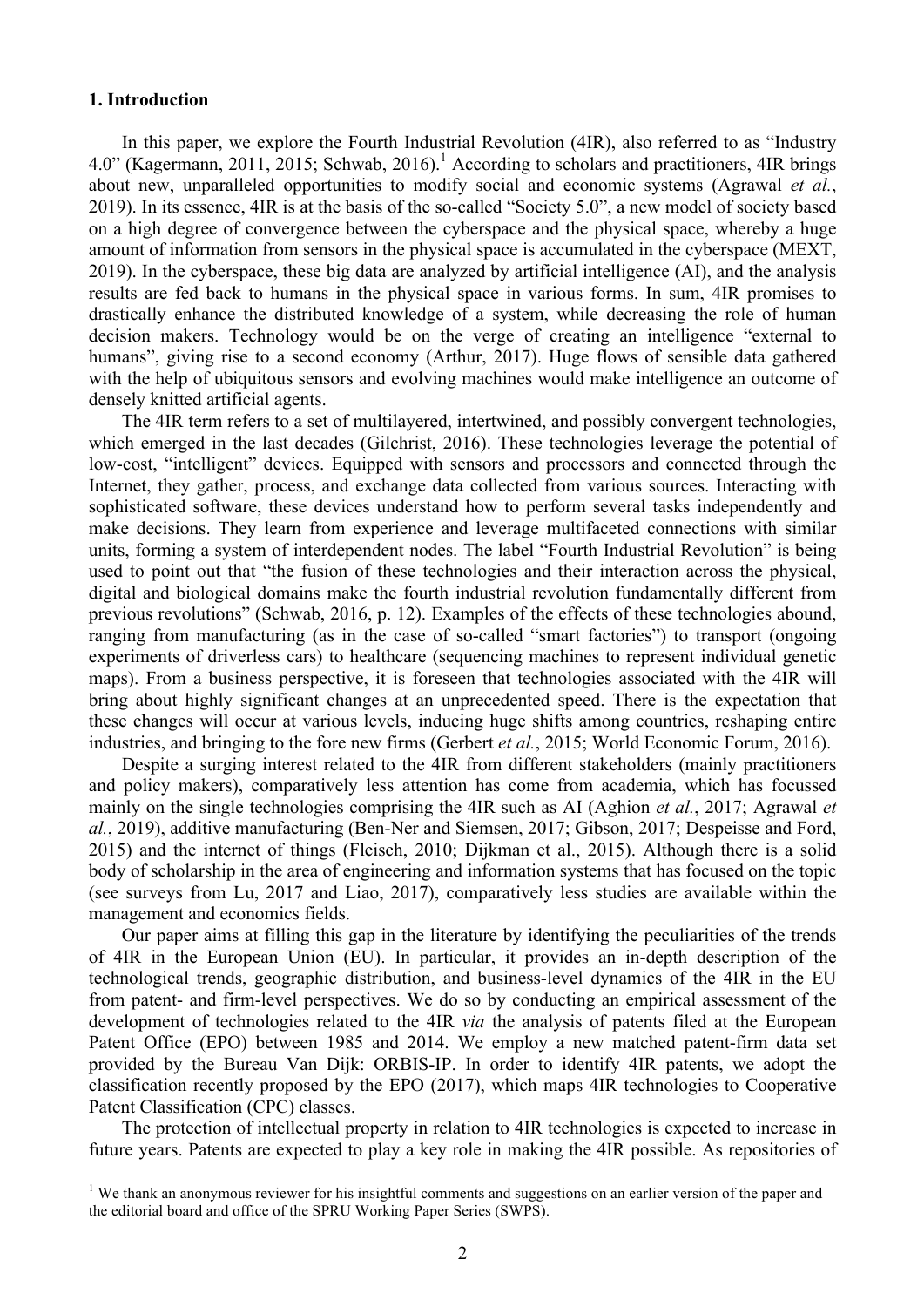long-term investments, patents represent an asset that can be deployed in several domains and complemented with other pieces of valuable knowledge. Ownership or right to use patents can be a necessary, though not sufficient, condition to effectively operate in the new competitive arena. Examining patents in the 4IR area is not an easy task. Notably, deciding what is 4IR-related and what is not is not simple. Schwab (2016, p. 12) points out that 4IR is much more than a set of smart and interconnected machines "in which virtual and physical systems of manufacturing cooperate with each other in a flexible way". Rather, the interaction between physical, digital, and biological domains would pave the way to highly significant breakthroughs in areas "ranging from gene sequencing to nanotechnology, from renewables to quantum computing" (*ibidem*, p. 12). While this description is suggestive, it is of limited help in setting rigorously the area of investigation. A possible alternative has been to rely on key informants and on illustrative case studies to list the most relevant technological trends that are paving the way to the 4IR. This is what the Boston Consulting Group has done recently (Gerbert *et al.*, 2015). Unfortunately, the list of nine pillars of technological advancements - big data and analytics, autonomous robots, simulation, horizontal and vertical systems integration, Internet of things, cybersecurity, the cloud, additive manufacturing, and augmented reality - which will radically transform production remains extremely broad. A more convenient way of classifying 4IR technologies is provided by a recent study by the EPO (2017), which distinguishes 4IR-related technologies into three main sectors: core technologies, enabling technologies, and application technologies (see Section 3 for a detailed description of this classification, which we employ in this paper).

We offer stylized facts of the processed data along two main dimensions. First, we provide a broad picture of 4IR at the patent level. We describe long-time trends in the development of technologies related to the 4IR, by also distinguishing between the different technological areas involved. Our second step refers instead to a characterization of 4IR patenting activity from the firm-level point of view. We investigate the geographic patterns of firms patent applicants of 4IR. Also, we analyze important characteristics of companies filing 4IR patent applications at the EPO: age, industry, and the number of 4IR patent applications, as well as the evolution of these dimensions over time. Finally, we conduct a preliminary clustering analysis aimed at identifying different groups of companies, which are strategically specializing in the diverse technological areas of the 4IR.

Our results have wide implications. From an academic perspective, ours is one of the first studies attempting a comprehensive description and analysis of technologies surrounding the 4IR. Also, we take a further step and present the first stylized facts relating to the 4IR from a business perspective. Finally, since the data set we employ has not been used before, we provide the academic community with the opportunity to open new avenues for original research, particularly in the areas of intellectual property management and firm-level strategy and dynamics. From a business perspective, it suggests managers to carefully evaluate the future perspective of the 4IR patents arena. Due to the steady increase in patent applications, protecting newly created knowledge might turn out to be difficult. Despite this crowded landscape, firms might leverage new opportunities in the market for patents.

The rest of the article is structured as follows. Section 2 introduces the relevant background literature and our main research questions. Section 3 describes the data set and discusses the identification of 4IR patents. Section 4 shows our results. Section 5 concludes discussing the main implications of our study for practitioners and policy makers.

#### **2. Background and main research questions**

Opinions about the 4IR differ. On the one side, there are scholars (mostly from applied science) and practitioners who expect a positive economic impact of the 4IR and list areas of improvement in almost any human affair (e.g., Kessler, 2017). According to this view, the combined capabilities of hardware, such as powerful sensors and low-cost computing capabilities, and software, including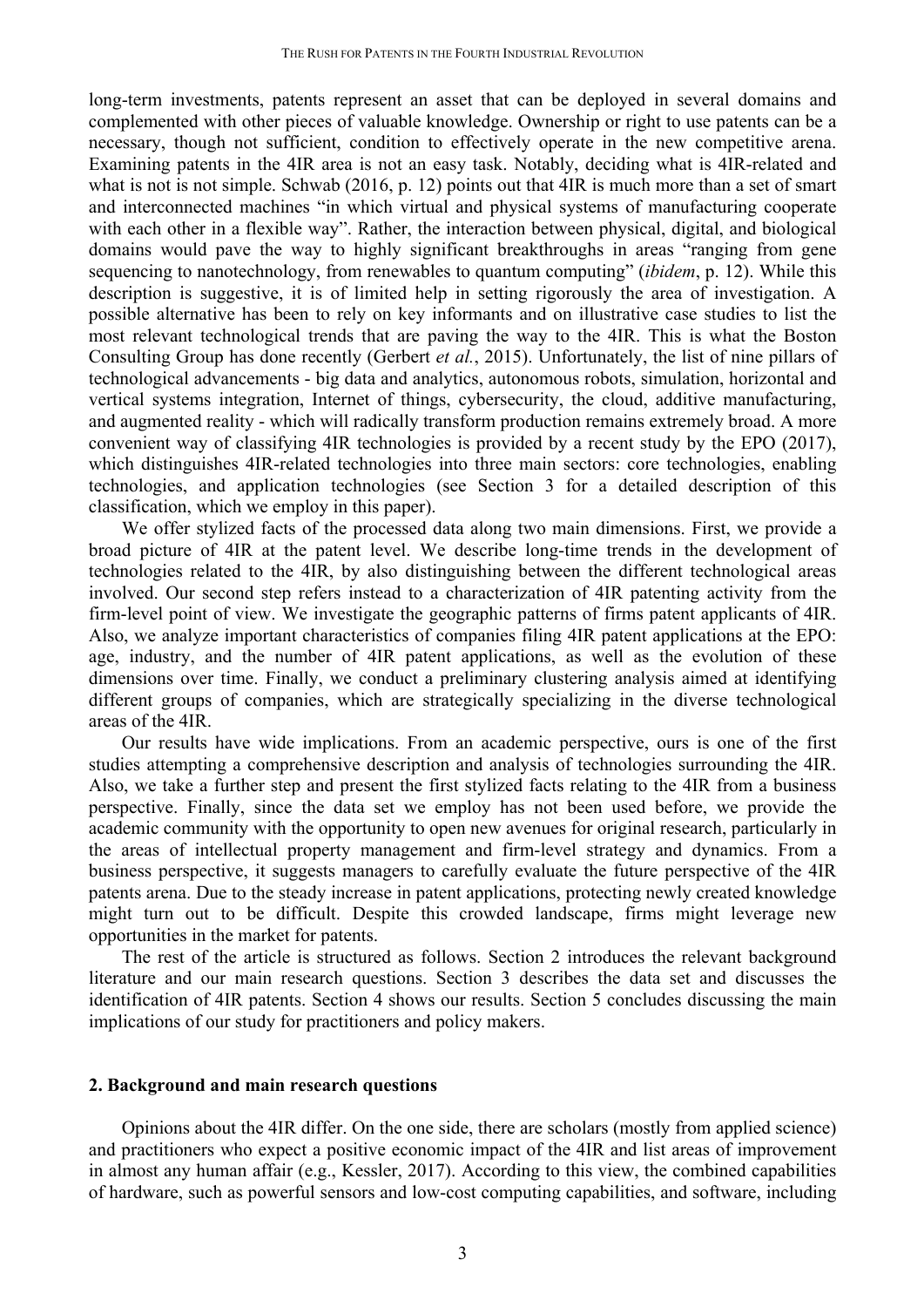AI and machine learning, are already revolutionizing the economy. On the other side, a more sceptical view points out that 4IR is not a new paradigm in itself, as it leverages a portfolio of Information and Communication Technologies (ICTs) that have been around for quite a while. Besides, 4IR might be offering promises it will not be able to keep, at least in the short term. For example, several economists argue that its impact on factor productivity has been so far modest (Byrne *et al.*, 2016). Notwithstanding the academic debate mentioned above, interest on the 4IR has increased considerably in the last decade and companies have started to invest heavily in technologies related to the 4IR. For example, Gerbert *et al.* (2015) estimate that German manufacturing companies will invest about 250 billion Euros during the next ten years in technologies related to the 4IR (about 1.5% of their revenues).

Although the 4IR has attracted increasing interest from policymakers and practitioners, academic studies in the field of social sciences are rare and sporadic. On the one hand, given the technical roots of 4IR in engineering, this discipline has mainly focused on technical processes themselves to advance the practical applications (Lu, 2017 and Liao, 2017). On the other hand, management and economics studies have examined specific topics relating to the 4IR, so far without analyzing the overall phenomenon. For example, to date, most of the studies focus on a specific technological area of the 4IR, such as AI, additive manufacturing (Ben-Ner and Siemsen, 2017; Gibson, 2017; Despeisse and Ford, 2015) and the internet of things (Fleisch, 2010; Dijkman et al., 2015). Notably, scholars are debating the effect of AI on employment, whether new technologies can complement or substitute for labour (Bessen, 2017), which tasks will be the most affected (Brynjolfsson *et al.*, 2018), and which new competencies will be required (Felten *et al.*, 2018). Also, scholars are interested in the effect of AI on innovation, manufacturing productivity, and economic growth (Aghion *et al.*, 2017; Cockburn *et al.*, 2018; Raj and Seamans, 2018). Furman and Seamans (2018) provide a detailed review of works that focus on AI and its impact on the economy, thus a specific technology related to the 4IR. As a general trend in this field, they document huge increases in corporate investments in AI-related projects, a wave of acquisitions on start-ups specialized in AI technologies, and a steep growth in venture capital investments in AI. Similarly, Webb *et al.* (2018) explore patents in software and related technologies (including cloud computing and AI) in the last twenty years. By using data containing the full text of all published US patent documents through February 2018 obtained from the United States Patent and Trademark Office (USPTO) bulk files, they document a 60.2% increase in successful filings (between 2000 and 2013) and a 168.6% increase in applications over the same period. They also find that the growth rate was far higher for new technologies such as machine learning and cloud computing. It is worth noting that all of the works covered above focus on the US and that a systematic and comprehensive analysis of 4IR-related technologies in other areas seems not to be present.

The only exception to the paucity of studies about the EU cited above is a recent study from the EPO, which provides a preliminary description of 4IR-related patenting activity in the EU (EPO, 2017). This study is mainly a methodological one as it provides a novel method to identify and classify 4IR technologies *via* patent information. Although the work from EPO provides a basic overview of 4IR applications filed at the EPO, the empirical work is limited to the description of basic trends and the geographic distribution of inventors of 4IR patents. Their results point to a surge in 4IR patenting activity. According to their estimates, between 2000 and 2015, 4IR patent applications received by the EPO have increased fivefold, and such growth was driven mainly by application and core technologies. They also show that, when considering inventors' countries of origin, the US is the first country in terms of 4IR patent applications, followed by Japan and Germany.

Taking stock of the limited evidence available on the 4IR described above, our paper provides an in-depth description of the technological trends, geographic distribution, and business-level dynamics of the 4IR in the EU from patent- and firm-level perspectives. We do so by conducting an empirical assessment of the development of technologies related to the 4IR *via* the analysis of patents filed at the EPO over a 30-year span. In doing so, we exploit ORBIS-IP, a new, rich matched patent-firm data set. Our approach bears a number of advantages. First, to the best of our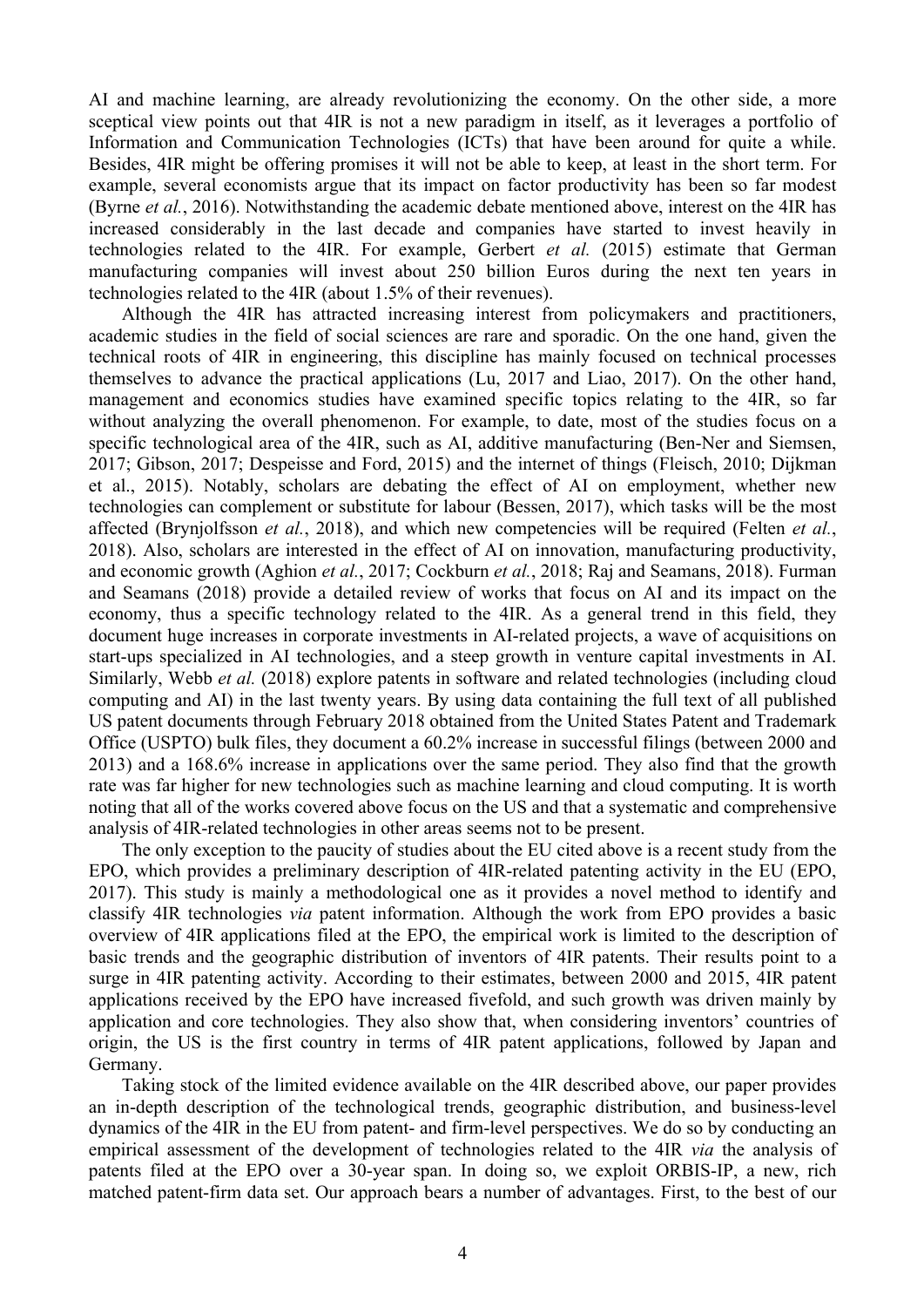knowledge, we are the firsts to provide a thorough description of the 4IR patenting activity both at the patent *and* at the company level. Building upon our unique data source, we supply a description of the main actors in the 4IR, including whether they are established or new firms, the industries in which they specialize, their portfolios of 4IR patents and patent intensities in 4IR technologies. We also give a preliminary account of how the main actors in the 4IR operate, with particular emphasis on the way they cluster into different strategic groups with different specializations in 4IR technological areas. Furthermore, our work contributes to the literature by providing an in-depth exploration of the 4IR, which is more European-centric compared to previous works. This is important as the bulk of the literature on the 4IR employs data from the USPTO, despite the importance of the EPO in worldwide patenting. According to our data extractions, which start from the collection of all 4IR patent applications in the world (i.e., filed at any patent office), the EPO was the second largest patent office in terms of number of 4IR patent applications received in the 30-year span of our analysis, second only to the USPTO. Finally, our paper represents a starting point for studies assessing the impact of 4IR technologies on firms, as it sets out a new, large matched patent-firm data set which opens up to the possibility of investigating unexplored issues.

#### **3. Data and methods**

Our main source of data is ORBIS-IP, a large data set provided by the Bureau Van Dijk. ORBIS-IP is a recently released data set combining rich firm-level and patent-level information for more than 300 million companies and more than 110 million patent records.

Here, we focus on patents applied for at the EPO. This is because, as highlighted previously, no thorough description of 4IR patenting activity in the EU exists, whereas, although limited, there is a growing literature studying technologies, which are part of the 4IR (e.g., AI and cloud computing) by using data from the USPTO. We also restrict the period of interest to 1985-2014 to avoid truncation problems arising from patent publication lag.<sup>2</sup>

To pinpoint 4IR patent applications, we exploit a recent work from the EPO, which provides a novel classification of 4IR patents (EPO, 2017). Such classification defines a list of technological areas, each related to CPC codes, which identify 4IR technologies. EPO (2017) carries out a second step aimed at minimizing type-I errors (i.e., false positives) *via* a combination of patent full-text search for different keywords. Unfortunately, EPO (2017) does not provide details on the search strategy and/or the terms used to carry out the text search; therefore, we were not able to (also) pursue their more restrictive approach.<sup>3</sup>

Hence, differently from EPO (2017), we stopped at the first step of the procedure and defined as 4IR patent every patent belonging to a technological area included in the EPO classification. A potential drawback of our approach is that the classification of 4IR technologies alone (i.e., without the subsequent text search) may include classes of 4IR technologies that are too broad. Despite this potential limitation, our approach has instead the main advantage of reducing the risk of having false negatives (i.e., type-II errors) when identifying 4IR patents. At the early stage of development, new technologies are subject to large uncertainty and different technological trajectories even pertaining to different technological domains can be investigated at the same time. For this reason, keeping a broad stance in the definition of 4IR technologies, even at the expenses of including potential false positives, can help in the process of spotting new technological developments.

As far as we know, our study is the first that employs the new, rich ORBIS-IP data set and that provides not only patent- but also firm-level analyses relating to the 4IR so broadly defined.

The classification of 4IR technologies (and patents) by the EPO hinges on the concepts of *"main sectors"* and *"technological fields"*, which we employ in this paper, too. In practice, 4IR

<u> 1989 - Johann Barn, mars ann an t-Amhain an t-Amhain an t-Amhain an t-Amhain an t-Amhain an t-Amhain an t-Amh</u>

 $2$  As other patent offices, there is a patent publication lag. In particular, the EPO publishes patents as soon as possible after the expiry of a period of 18 months from the filing. Due to this publication lag, it is common in the literature to limit the attention to patents filed some years before (e.g., see Webb et al., 2018).  $3$  EPO managers, personal communication to the Authors.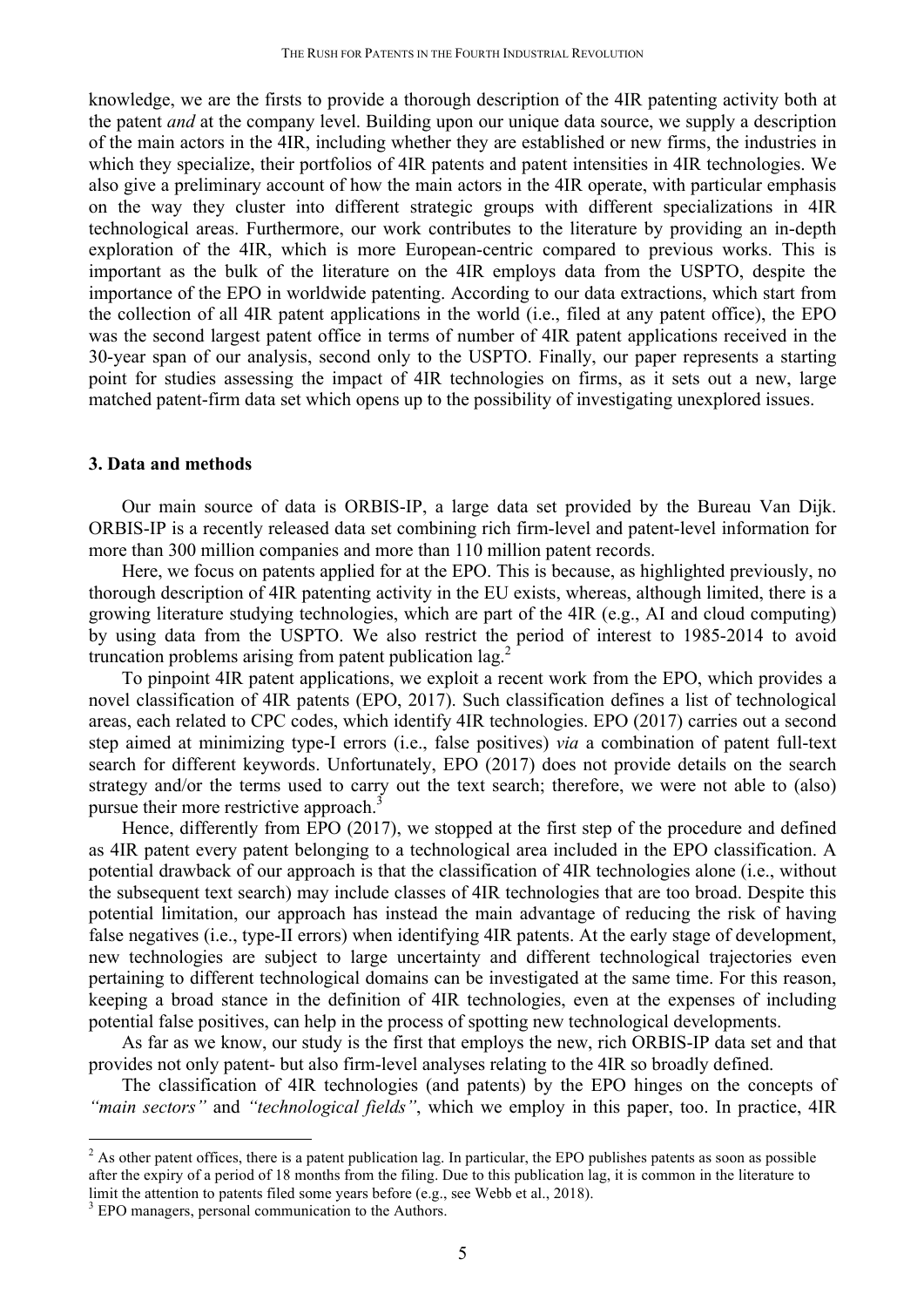patents are classified according to three main categories (i.e., the main sectors): core technologies, enabling technologies, and application domains. Core technologies refer to artifacts embodied in connected objects for the collection and transfer of data (e.g., networked sensors, 5G connectivity, radio frequency ID), which make it possible to transform any object into a smart device connected *via* the Internet. Enabling technologies are technologies that are used in combination with connected objects and serve the purpose of storing, collecting, and analyzing the data (e.g., cloud computing, AI, three-dimensional systems). Finally, application domains refer to the area where connected objects can be exploited (e.g., smart health, smart home, smart manufacturing).

Each main sector is further subdivided into a number of categories (i.e., the technology fields). Core technologies are classified into three technology fields: hardware, software, and connectivity. Enabling technologies comprise seven technology fields: analytics, user interfaces, threedimensional support systems, artificial intelligence, position determination, power supply, and security. Finally, application domains are classified into six technology fields: personal, home, vehicles, enterprise, manufacture, and infrastructure. Table A1 in Appendix A provides details on this classification, reporting short definitions for each technology field. It is crucial to underline that such classification is *non-exclusive*, neither as far as main sectors are concerned, nor as far as technology fields within main sectors are concerned. For instance, according to this classification, a 4IR patent can be classified as belonging to the category: "Personal, User interfaces, Hardware, Software, Connectivity", thus representing a core technology, an enabling technology, and with a specific application domain.

To construct our data set, we did an intense work of data mining from ORBIS-IP. It consisted of several steps, which we can summarize as follows. First, we collected 4IR patent applications based on the CPC codes individuated by the EPO classification. Second, after selecting those patent applications that were filed at the EPO between 1985 and 2014 - our object of analysis - we gathered additional information on those patent applications, for example referring to grant status and applicants. ORBIS-IP provides a firm identifier, called "bvdid", which uniquely identifies each company present in the data set (as previously mentioned, ORBIS-IP collects virtually all the incorporated firms in the world). Besides general information on applicants (e.g., names and countries of origin), ORBIS-IP also indicates, for each patent application, the bvdid of the applicant(s), whenever it exists (i.e., whenever the applicant is a company present in ORBIS-IP). Third, endowed with bvdid identifiers, we collected relevant firm-level information of the applicants, including, for instance, year of incorporation and sector of economic activity of the company. As only a small fraction (about 7%) of selected 4IR patent applications was not associated with a bvdid, we removed those 4IR patent applications given our focus on firm-level analyses. As a result, we obtained a matched patent-firm data set. Like every matched-type data set, we could exploit (and actually exploited) several dimensions: we either used it in its "original form", that is, using the patent level, or in its "collapsed form", that is, using the collapsed firm  $level<sup>4</sup>$ 

Finally, we applied an essential cleaning procedure that removed observations with missing necessary information (i.e., firm's year of incorporation and industry) and the very few firms operating in the primary sector (i.e., agriculture). Due to this cleaning procedure, a small fraction (less than 10%) of patent-observations was removed.

Our final sample comprises patent- and firm-level longitudinal information for 41,767 companies that filed  $758,218$  4IR patents over the period  $1985-2014$ .<sup>5</sup> The patent information that we used in this paper, either to construct the data set or to conduct our empirical analysis, includes application number and date, patent office, CPC codes, grant status, information on applicant(s), and information on technological area (i.e., main sectors and technology fields) that we constructed

 

<sup>&</sup>lt;sup>4</sup> Note that we followed a similar procedure to construct information on the firms' overall patent portfolios (i.e., also including non-4IR patent applications). In particular, for each firm in our sample, we collected the complete list of patents filed at the EPO between 1985 and 2014.

 $\frac{5}{3}$  In this paper, we account for patents with multiple applicants. About 3% of the 758,218 4IR patent applications we collect in our sample have multiple applicants.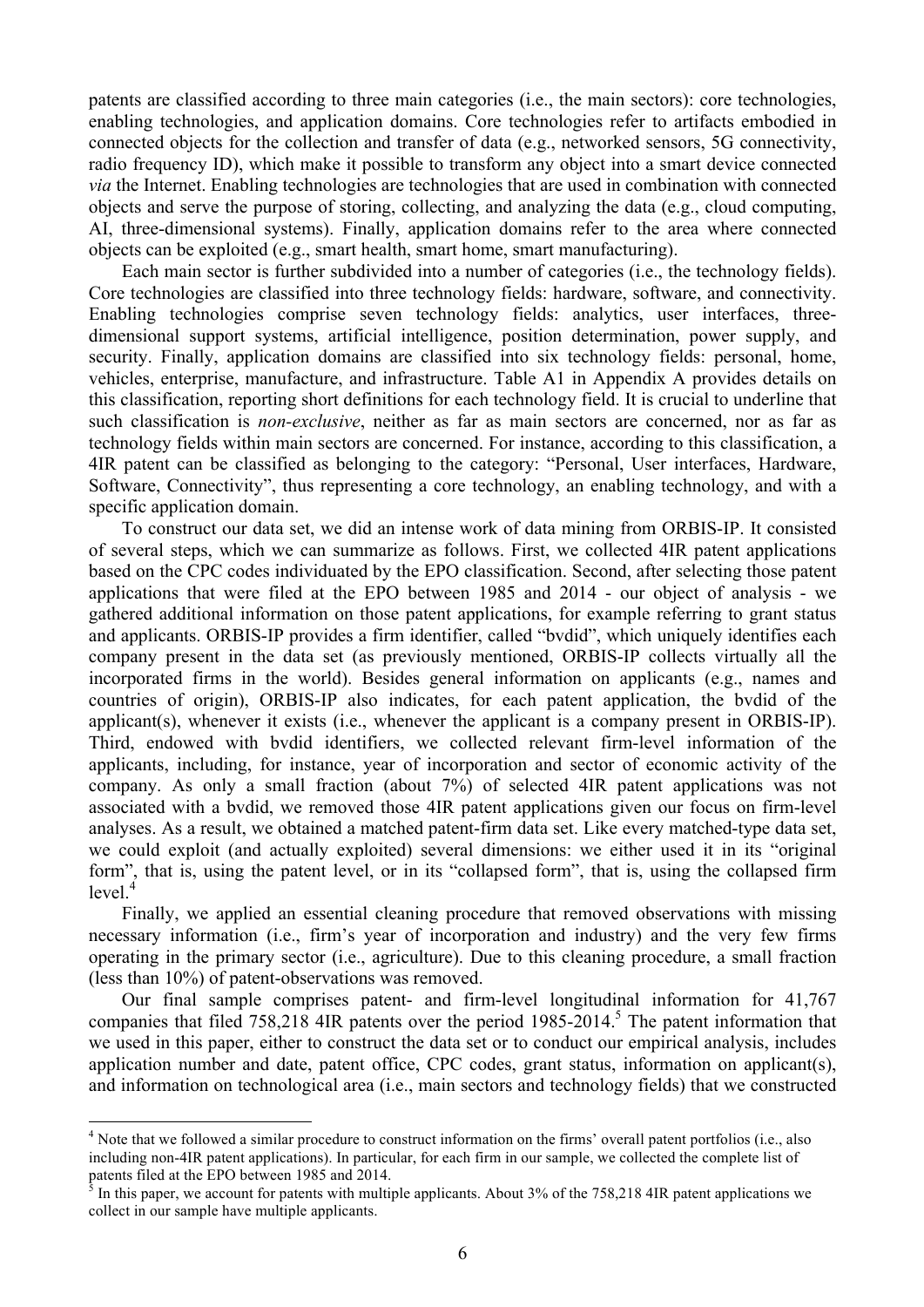starting from CPC codes based on the EPO classification. As for companies, we retained basic information concerning the firms' year of incorporation (from which we computed firms' age) and sector of economic activity. We also extracted information on firms' overall patent applications to the EPO over the period 1985-2014, whereby we calculated the size of firms' overall patent portfolios and the ratio of firms' 4IR to overall patent portfolios, which we used as a proxy for the degree of intensity of effort in 4IR-related areas.

#### **4. Results**

We now present our results at two different levels of analysis. In the first subsection, we show a series of figures displaying information at the patent level. In the second subsection, we report a number of descriptive results when aggregating information at the firm level. There, we also report results from the cluster analysis carried out with the aim of uncovering groups of companies that behave similarly along several dimensions, including specialisation in particular 4IR technological areas and intensities of efforts in 4IR technologies.

#### *4.1 Results at the patent level*

Figure 1 shows the evolution of 4IR patent applications over our reference period. Between 1985 and 2014, the number of 4IR patent applications filed at the EPO in each year increased rampantly. Growth rates of 4IR patent applications have been far higher than growth rates of overall patent applications, although they were sizeable, too. Within three decades, from 1985 to 2014, 4IR patent applications passed from about 5,000 to roughly 50,000 per year, thus increasing tenfold, a much higher growth compared to overall patent applications, which have "only" quadrupled. As a consequence, 4IR applications as a share of total applications have increased significantly. While in 1985 4IR patent applications represented about 13% of total patent applications, in 2014 this percentage increased to around 33%.

Figure 1 also reports the number of 4IR applications by main sector. Recall that main sectors (and technology fields thereof) are non-exclusive, meaning that a 4IR patent can embed at the same time a core technology and an enabling technology, for instance. This feature is reflected in the figure, as the (vertical) sum of 4IR patent applications classified as core technologies, enabling technologies, or applications domains is greater than the overall number of 4IR applications. While patents belonging to core, enabling, and application sectors were approximately in the same amount in earlier periods, significant differences across main sectors emerged starting from 2000. Nowadays, patents that represent a core technology are by far the firsts filed at the EPO, followed by application-type patents, and, somewhat behind, by those embedding an enabling technology.



*Fig. 1: number of 4ir patent applications, overall and by main sector, by filing year*

Source: authors' own elaboration on ORBIS-IP data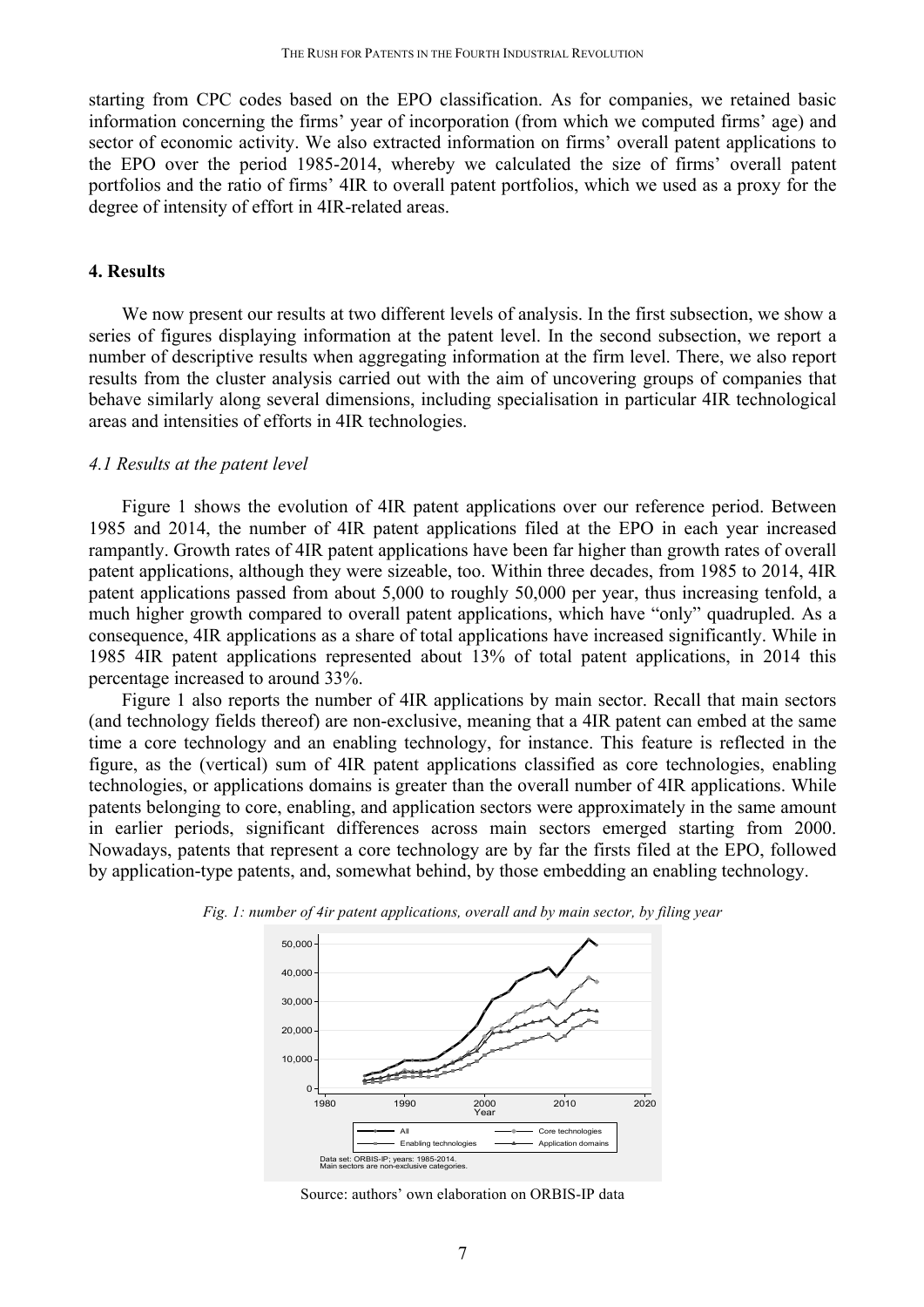Figure 2 shows the evolution of the seven possible combinations of main sectors (i.e., core technology only, enabling technology only, core and enabling technologies, and so forth). While 4IR patents in the various combinations of main sectors were approximately equally represented in earlier years, in recent years, significant differences emerged. Since 2000, many 4IR patent applications embed only a core technology (first occurrence). A significant number of applications refer to more articulated technologies: core and enabling technologies with an application domain (second occurrence), core technologies with an application domain (third occurrence), and core and enabling technologies (fourth occurrence). Conversely, a few 4IR applications are classified as only enabling technologies, only application domains, and enabling technologies joint with an application domain.





Source: authors' own elaboration on ORBIS-IP data

Figure 3, Figure 4, and Figure 5 show the evolution of 4IR applications over time for the different technology fields in the core technology, enabling technology, and application domain sectors, respectively. As the different combinations (both within sectors and overall) are too many, we only report the non-exclusive categories of technology fields separately for the three main sectors. As far as core technologies are concerned, hardware is the most represented technology field, with around 20,000 4IR patent applications per year featuring such technology field in the most recent time span. Hardware is followed closely by connectivity, which underwent a rapid surge in recent years. Software, instead, lagged far behind connectivity since 2000. As for enabling technologies, the most important technology field is analytics, with around 12,000 4IR applications per year in the last few years. Somewhat behind, there is security, with slightly more than 5,000 4IR applications per year in the most recent period. The other technology fields are far behind, with position determination in the third place, followed by power supply, user interfaces, artificial intelligence, and, lastly, three-dimensional support systems. Artificial intelligence, while remaining relatively poorly represented, has started a slow but constant growth in the most recent years, approximately since 2010. As for the application domain sector, while its six technology fields were roughly equally represented in the earliest period, marked differences emerged in the subsequent years. The most common applications domains in the last years are the personal and enterprise technology fields. Far behind, there are vehicles, manufacture, and home. Infrastructure is the less represented technology field within the application domain sector.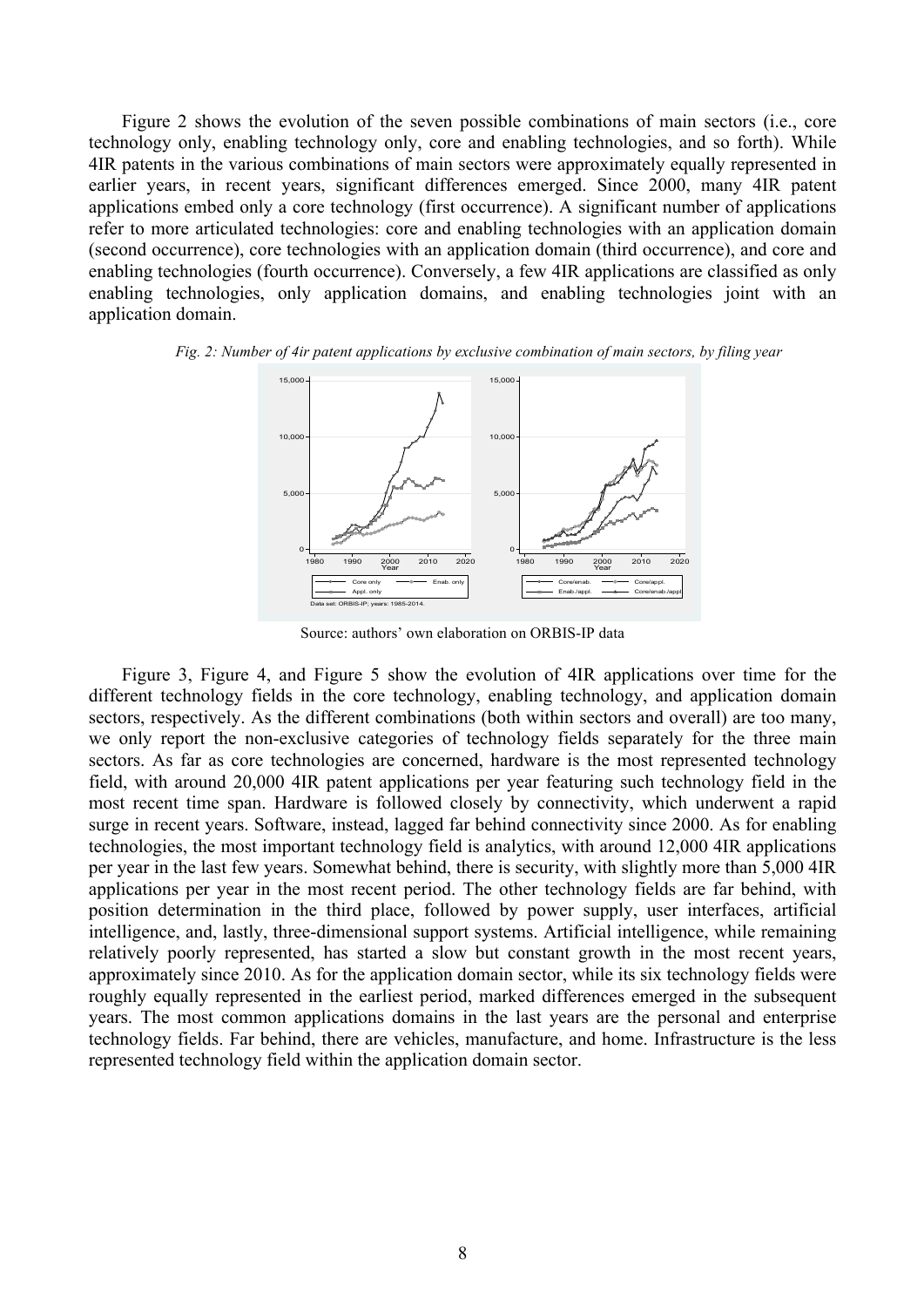*Fig. 3: Number of 4ir patent applications referring to core technologies by technology fields, by filing year*



Source: authors' own elaboration on ORBIS-IP data

*Fig. 4: number of 4ir patent applications referring to enabling technologies by technology fields, by filing year*



Source: authors' own elaboration on ORBIS-IP data

*Fig. 5: number of 4ir patent applications referring to application domains by technology fields, by filing year*



Source: authors' own elaboration on ORBIS-IP data

Figure 6 plots the grant rates for all EPO patent applications (retrieved from PATSTAT) and for 4IR patent applications by filing year. Grant rates for both patent types are decreasing over time, with an acceleration starting from 2008. Overall, the grant rate for 4IR patents is always lower than that for all EPO patents, but there is a trend towards closing the gap between the two, which became particularly nuanced since 2008.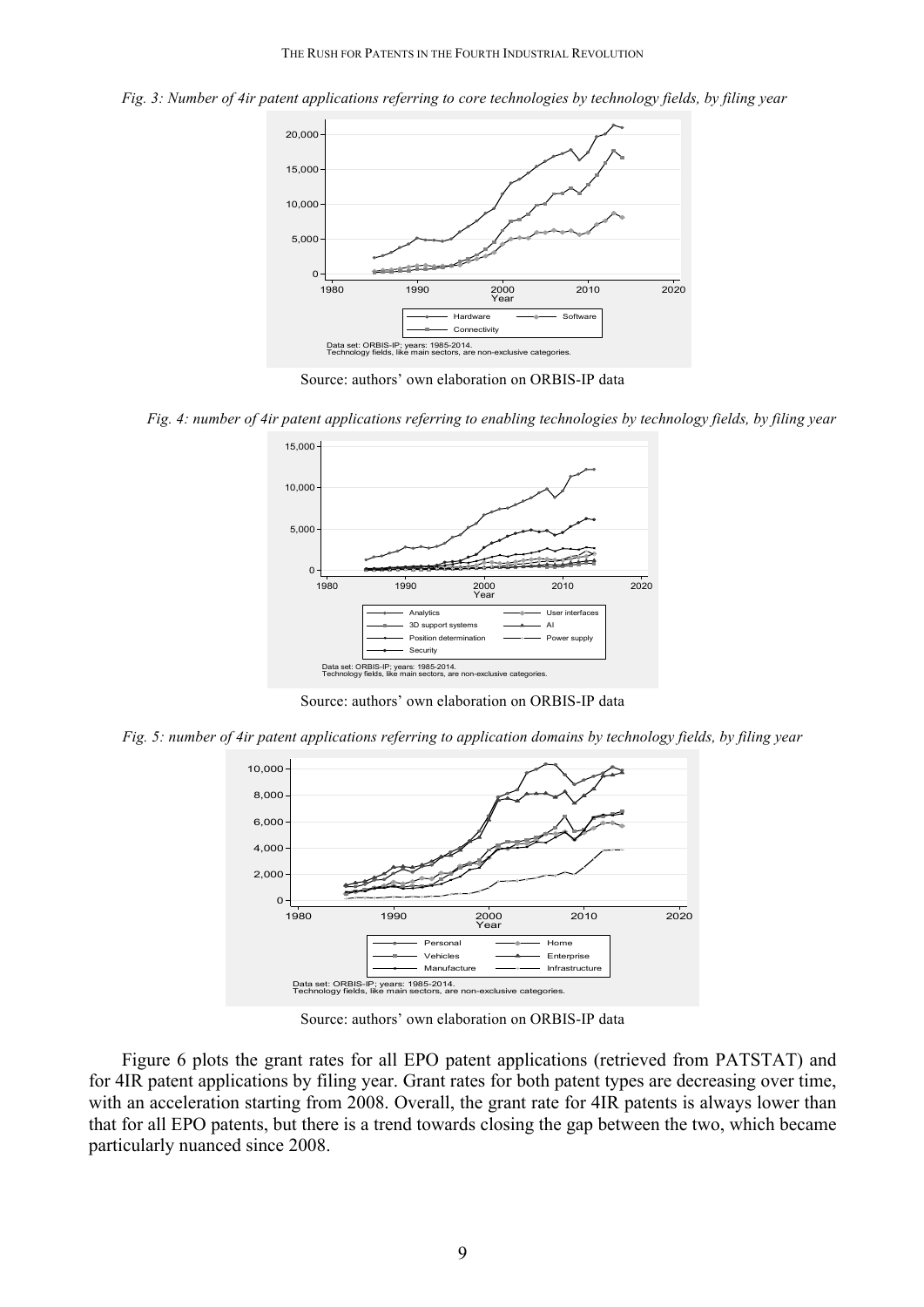

Source: authors' own elaboration on ORBIS-IP data

As far as the geographic distribution of patent applications is concerned, Figure 7 reports the share of 4IR patent applications by country of applicants. We observe that the top-20 countries account for about 99% of 4IR patent applications at the EPO, with United States, Japan, and Germany accounting for the largest proportions (27.5%, 25.1%, and 13.0%, respectively). As this pattern resembles the one for all patent applications at the EPO in the period considered here, it seems that the usual suspects are leading the 4IR race.<sup>6</sup> Interestingly, despite China's unprecedented growth in worldwide patent applications (Wei *et al.*, 2017), it seems to lag behind compared to other countries as it covered only 3.3% of 4IR patent applications at the EPO. However, when it comes to patent applications intensity in 4IR (defined as the share of 4IR patent applications over all patent applications), the picture changes considerably. China is the country with the highest intensity of 4IR patent applications, as about 40% of its patent applications at the EPO belong to 4IR technologies.

Figure 8 plots the intensity of specialisation in 4IR patents by country. Apart from the abovementioned leading role of China, a number of countries that have recently focused their attention on the 4IR are among the highly ranked (e.g., Canada and Taiwan).<sup>7</sup> This suggests that, beyond being the result of pre-existing technological structures of a country, the 4IR patenting activity in a country might also be the result of national-level deliberate strategic decisions.

<u> 1989 - Johann Barn, mars ann an t-Amhain an t-Amhain an t-Amhain an t-Amhain an t-Amhain an t-Amhain an t-Amh</u>

<sup>&</sup>lt;sup>6</sup> Statistics provided by the EPO, available at https://www.epo.org/about-us/annual-reports-statistics/statistics.html, show that, up to 2014, the top-3 countries in terms of number of applications to EPO were the US, Japan, and Germany (since 2015, China ranked third, overthrowing Germany of its usual third place).

<sup>&</sup>lt;sup>7</sup> For instance, Canada recently launched the strategy to become the first in the area of data science (see https://open.canada.ca/en/content/canadas-new-plan-open-government-2016-2018 on this). Similarly, Taiwan is massively investing in 4IR technologies with the aim of becoming an innovator leader in high-tech technologies (see, for instance, https://thediplomat.com/2016/11/can-taiwan-build-an-asian-silicon-valley/).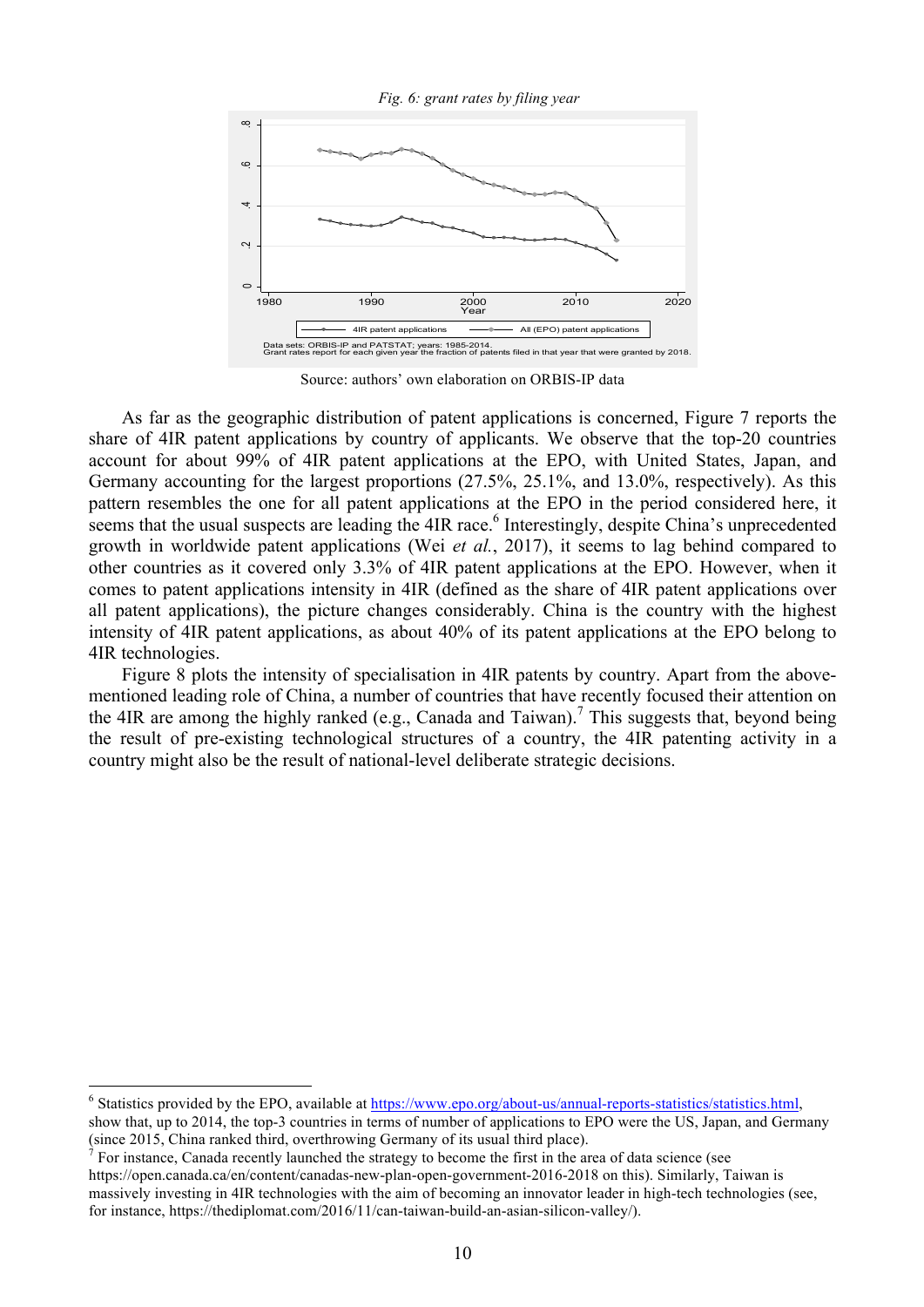



Source: authors' own elaboration on ORBIS-IP data



*Fig. 8: Intensity of 4ir patent applications by country*

When we check the intensity at the country level by technology field, an interesting specialisation pattern seems to emerge (Figure 9, Figure 10, and Figure 11). We observe that China, Taiwan, and Korea have the highest patent application intensities in core technologies. Germany is the country with the highest intensity in enabling technologies, as slightly less than 60% of 4IR patent applications refer to enabling technologies. Finally, economies whose industrial structure is mainly manufacturing oriented (i.e., Germany and Italy) tend to specialise in enabling and application technologies.



*Fig. 9: intensity of 4ir patent applications referring to core technologies by country*

Source: authors' own elaboration on ORBIS-IP data

Source: authors' own elaboration on ORBIS-IP data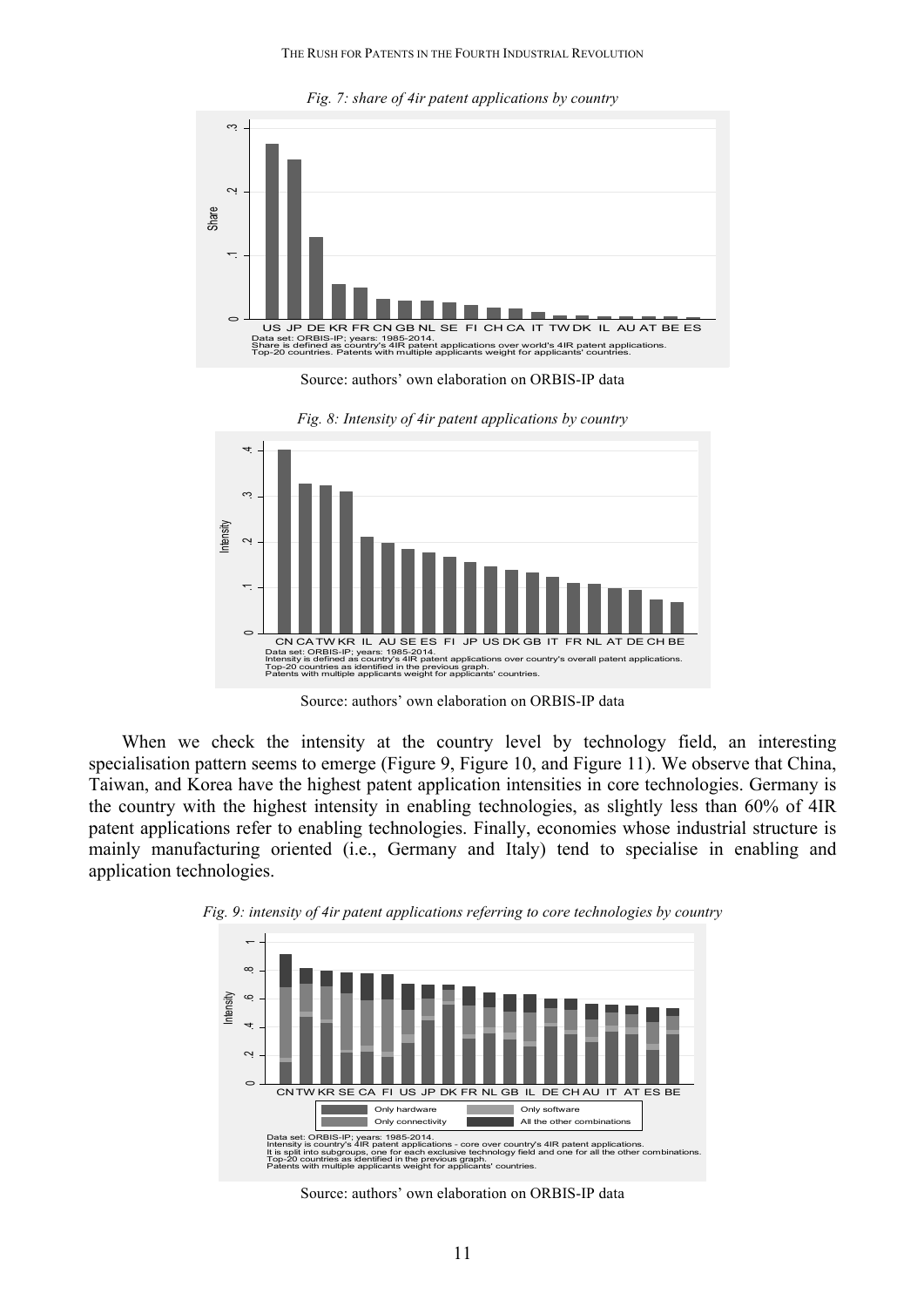



Source: authors' own elaboration on ORBIS-IP data





Source: authors' own elaboration on ORBIS-IP data

#### *4.2 Results at the firm level*

When aggregating the information at the corporate level, we found more than 40,000 companies associated with the patent applications identified as pertaining to the 4IR.

Table 1 provides descriptive statistics on 4IR patents at the firm level, overall and by main sector. The firms in our sample produce, on average, 8.2 4IR patent applications per year, with large heterogeneity (standard deviation is 48.3). The median number of 4IR applications is much lower compared to the average number. This points to a skewed distribution in the number of 4IR patent applications per firm in the sample, with a large proportion of firms contributing little to the overall 4IR patent pool (e.g., 32.2% of firms in the sample filed only one patent in the overall period) and a small number of companies contributing disproportionately more (e.g., 0.2% of firms in the sample filed more than 1,000 patents each in the period of reference). The decomposition of the standard deviation in the "between" and "within" components shows that the "within" component is much larger than the "between" component (31.0 *versus* 11.5), thus denoting the important role of changes of the patent strategies at the firm level in explaining the variation through time. These two descriptive results point to a picture where the recent surge in 4IR patent applications can be explained by a restricted number of companies, which disproportionately increased their patenting activity in 4IR technological fields.

Table 1 reports also the decomposition by main sector. In line with the results obtained at the patent level, the sector of core technologies is the one in which firms have the highest number of patent applications, and the highest "within" variation. This is also confirmed by Figure 12, which shows an increase in the average number of 4IR patent applications per firm through time, with a surge of core technologies compared to the other main sectors.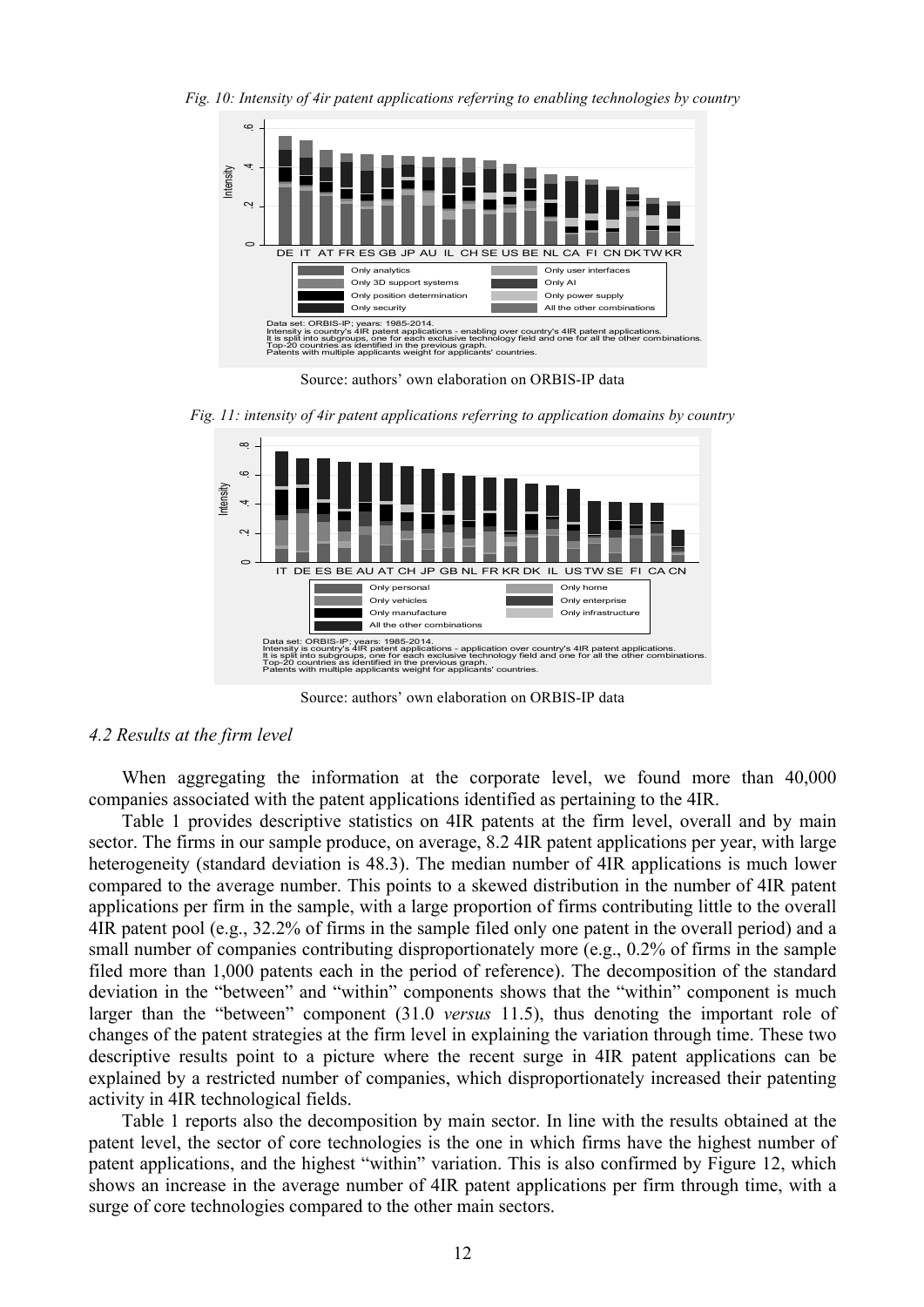| Tub. T. Summury statistics on the number of 4tr putent applications at the firm tevel, overall and by main sector |      |        |      |                                          |                         |          |       |
|-------------------------------------------------------------------------------------------------------------------|------|--------|------|------------------------------------------|-------------------------|----------|-------|
| Statistic/Variable                                                                                                | Mean | Median | Std. | Between                                  | Within                  | Min      | Max   |
|                                                                                                                   |      |        | Dev. | std. Dev.                                | std. Dev.               |          |       |
| 4IR patent applications                                                                                           | 8.2  |        | 48.3 | 11.5                                     | 31.0                    |          | 2,584 |
| 4IR patent applications referring to core                                                                         | 5.7  |        | 40.1 | 9.5                                      | 26.8                    | $\theta$ | 2,447 |
| technologies                                                                                                      |      |        |      |                                          |                         |          |       |
| 4IR patent applications referring to enabling                                                                     | 3.6  |        | 20.2 | 4.7                                      | 13.2                    | $\theta$ | 1,101 |
| technologies                                                                                                      |      |        |      |                                          |                         |          |       |
| 4IR patent applications referring to application                                                                  | 4.8  |        | 25.0 | 6.0                                      | 15.5                    | $\theta$ | 1,215 |
| domains                                                                                                           |      |        |      |                                          |                         |          |       |
|                                                                                                                   |      |        |      | Number of firm-year observations: 95,124 |                         |          |       |
|                                                                                                                   |      |        |      |                                          | Number of firms: 41,767 |          |       |

*Tab. 1: Summary statistics on the number of 4ir patent applications at the firm level, overall and by main sector*

Data set: ORBIS-IP; years: 1985-2014.

Source: authors' own elaboration on ORBIS-IP data

*Fig. 12: average number of 4ir patent applications filed each year at the firm level, overall and by main sector, overall and by sub-period*



Figure 13 plots the distribution of firm-year observations by industry (NACE Rev. 2 classification) for the whole period and the three decades. The distribution of firms by macroindustry (i.e., manufacturing *versus* services) through time supports the general trend towards firm servitisation (Neely, 2008). Before 2000, the majority of firms with at least one 4IR patent application per year were manufacturers, while, after 2000, the trend reversed. The figure also reports the main industries where companies filing 4IR patents operate. Manufacturing companies mainly operate in the computer, equipment, and automotive industries. Companies belonging to services tend to operate in ICT, professional/scientific activities, retail, and financial activities.

*Fig. 13: Distribution of firms (based on firm-year observations) by macro-industry and main sub-industries, overall and by sub-period*



Source: authors' own elaboration on ORBIS-IP data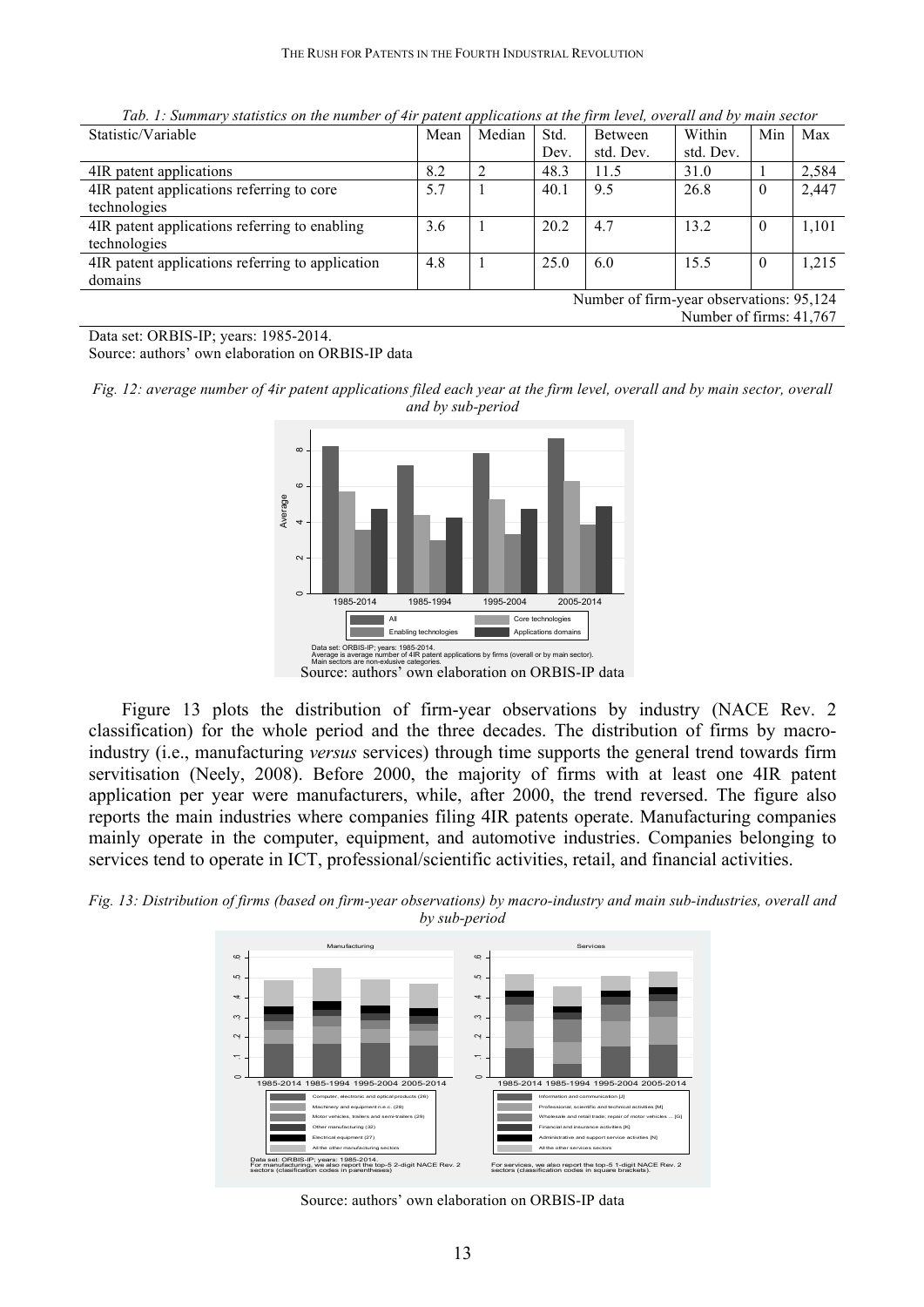Figure 14 shows the box-plot of firm age for the three decades comprising our period of analysis. While, in the first time period (1985-1994), firm age tend to have an ample range of variation with some companies more than 100 years old and a wide inter-quartile range, the following two periods show a decrease in the average firm age and its variation in the sample, pointing to the presence of a younger cohort of companies (either stemming from young entrants progressively populating the market or old incumbents exiting the market).



*Fig. 14: Distribution of firm age by sub-periods (based on firm-year observations)*

Source: authors' own elaboration on ORBIS-IP data

As a final analysis, we group firms together on the basis of a number of relevant characteristics. In particular, we identify a restricted number of relevant inputs and we feed them to a chosen clustering algorithm. The variables used as inputs for our cluster analysis can be grouped into three classes. The first group encompasses a set of three variables that give an index of the firm's specialisation into a particular main sector *and* of its complexity (i.e., its coverage of multiple technology fields within that main sector). First, for each patent, we construct one index for each main sector (i.e., three indexes in total) reporting the number of technological fields covered within that main sector by that patent. Then, we take the average of these three indexes for each firm. In conclusion, we obtain one index related to core technologies, which ranges from 0 to 3 (recall that technology fields within core technologies are, in fact, three); one index related to enabling technology, which ranges from 0 to 7 (the number of technology fields within enabling technologies); one index related to application domains, which ranges from 0 to 6 (the number of technology fields within application domains). The second type of variable used to individuate the clusters is the number of all patent applications filed by the firm to the EPO in the relevant period. Such variable, measuring the size of the firm's patent portfolio, gives an indication of its effort in innovative activities. The third type of variable that we used as an input for the cluster analysis is the ratio of 4IR patent applications to all patent applications filed by the firm at the EPO over the relevant period. Such variable gives a proxy for the intensity of the firm's efforts into 4IR technologies compared to non-4IR technologies. Note also that all these variables are standardized, both when pursuing the cluster analysis and in the tables, when reporting results. Finally, note that, due to the computational burden imposed by the large size of our sample, we rely on a partitionclustering method (k-means clustering) based on the Calinski/Harabasz pseudo-F stopping rule index for selecting the optimal number of clusters.

This exercise yields five clusters. Table 2 contains information on a number of dimensions for the five clusters, including averages of the variables used as inputs for the cluster analysis, the average year of incorporation, and the proportions of firms operating in the manufacturing *versus* services industries. The first cluster, which we labelled "giants", includes a restricted group of companies (24). These companies tend to have a large patent portfolio (more than 35,000 patent applications on average), and to be established (more than 80 years old on average), manufacturing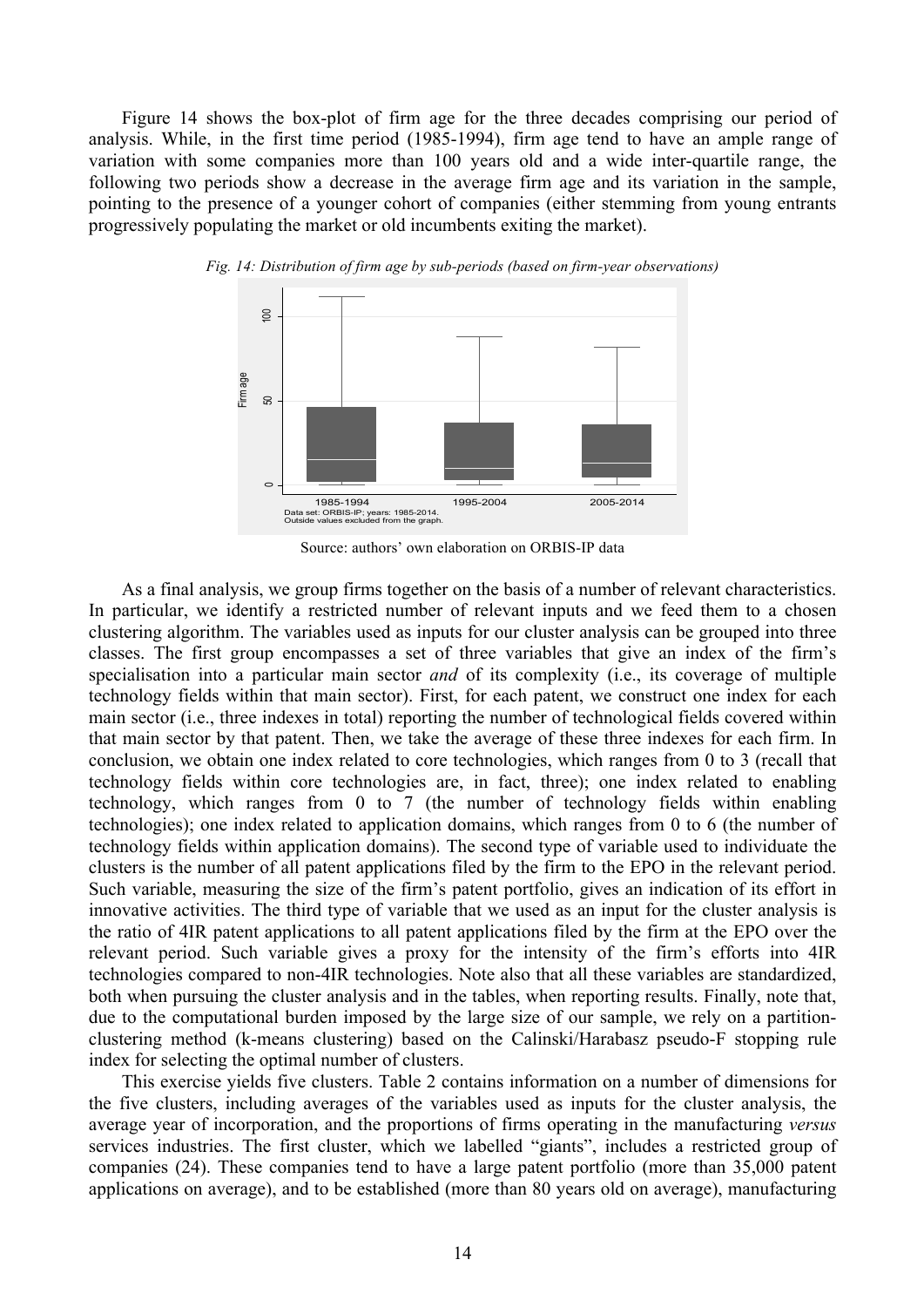(more than 87% of them) companies. Such firms seem to use 4IR patent applications as a complement to their core technological activities (the share of 4IR patent filings to total patent filings is around 33%), and tend to specialise in the development of 4IR core technologies (with a value of index of core technologies well above the mean). The second cluster, labelled "next-to-thegiants", contains a large number of companies (11,669), mainly operating in services sectors (66.46%). These firms specialise in core 4IR technologies, too, and even more than "giants", and make important investments in 4IR: on average, the 62.5% of their patent portfolio comprises 4IR patent applications. Furthermore, they are medium-sized companies, mainly founded in the Nineties. The third cluster, labelled "enablers", contains mostly services companies (nearly 57%) and specialises in 4IR enabling technologies, with a large share of 4IR applications within their portfolio (about 55% on average). This cluster mainly comprises medium/large companies founded in the Eighties. The fourth cluster, "application-oriented", includes the largest group of companies, which again belong for the most part to services sectors (about 60%). These firms specialise in 4IR application domains, make important investments in 4IR technology, and are mostly medium/large companies founded in the Eighties. Finally, the last cluster (labelled "combinators") contains a comparatively smaller group of companies (5,791), mainly from services industries (roughly 60%). Interestingly, this cluster of companies combines (and hence the name "combinators") both 4IR enabling technologies and application domains. On this last sector, they bear the highest degree of specialisation. Their patent portfolio comprises a high share of 4IR patent applications (nearly 60%). These companies are mostly SMEs founded in the Eighties.

| $100.2.$ Choster analysis, fail period (1909–2014) |              |               |            |               |               |  |  |
|----------------------------------------------------|--------------|---------------|------------|---------------|---------------|--|--|
| Variables                                          | Cluster 1    | Cluster 2     | Cluster 3  | Cluster 4     | Cluster 5     |  |  |
|                                                    | "Giants"     | "Next-to-the- | "Enablers" | "Application- | "Combinators" |  |  |
|                                                    |              | giants"       |            | oriented"     |               |  |  |
| Number of firms                                    | 24           | 11,669        | 12,285     | 11,998        | 5,791         |  |  |
| Index core                                         | 0.485        | 0.962         | $-0.043$   | $-0.899$      | 0.012         |  |  |
| technologies*                                      | (0.365)      | (0.781)       | (0.856)    | (0.255)       | (0.864)       |  |  |
| Index enabling                                     | $-0.107$     | $-0.518$      | 1.133      | $-0.711$      | 0.114         |  |  |
| technologies*                                      | (0.354)      | (0.505)       | (0.760)    | (0.231)       | (1.019)       |  |  |
| Index application                                  | $-0.377$     | $-0.661$      | $-0.496$   | 0.302         | 1.760         |  |  |
| domains*                                           | (0.392)      | (0.589)       | (0.570)    | (0.520)       | (0.759)       |  |  |
| Number of patent                                   | 36,991.080   | 99.911        | 132.377    | 122.745       | 42.385        |  |  |
| applications                                       | (16,740.430) | (653.546)     | (856.476)  | (879.703)     | (237.390)     |  |  |
| Share of 4IR patent                                | 0.330        | 0.625         | 0.547      | 0.575         | 0.604         |  |  |
| applications                                       | (0.163)      | (0.378)       | (0.392)    | (0.403)       | (0.391)       |  |  |
| Year of                                            | 1931.125     | 1990.816      | 1986.190   | 1983.881      | 1988.170      |  |  |
| incorporation                                      | (46.362)     | (27.498)      | (30.254)   | (32.646)      | (28.513)      |  |  |
| Manufacturing                                      | 87.50%       | 33.54%        | 42.92%     | 40.42%        | 39.08%        |  |  |
| Services                                           | 12.50%       | 66.46%        | 57.08%     | 59.58%        | 60.92%        |  |  |
| Number of firms: 41,767                            |              |               |            |               |               |  |  |

|  |  |  |  |  | Tab. 2: Cluster analysis, full period (1985-2014) |
|--|--|--|--|--|---------------------------------------------------|
|--|--|--|--|--|---------------------------------------------------|

Data set: ORBIS-IP; years: 1985-2014.

\* Standardized.

Averages, standard deviations in parentheses.

Source: authors' own elaboration on ORBIS-IP data

To gain a more robust characterization of the clusters described above, we check for statistical correspondences between our indexes of 4IR specialisation and clusters. This is done by regressing the likelihood of belonging to a particular cluster against the indexes of 4IR specialisation constructs and a set of other characteristics, such as size of the patent portfolio, share of 4IR patent applications, year of incorporation, and industry and country fixed effects. The results (Table B1 in Appendix B) corroborate insights obtained from the description of results in Table 2 above.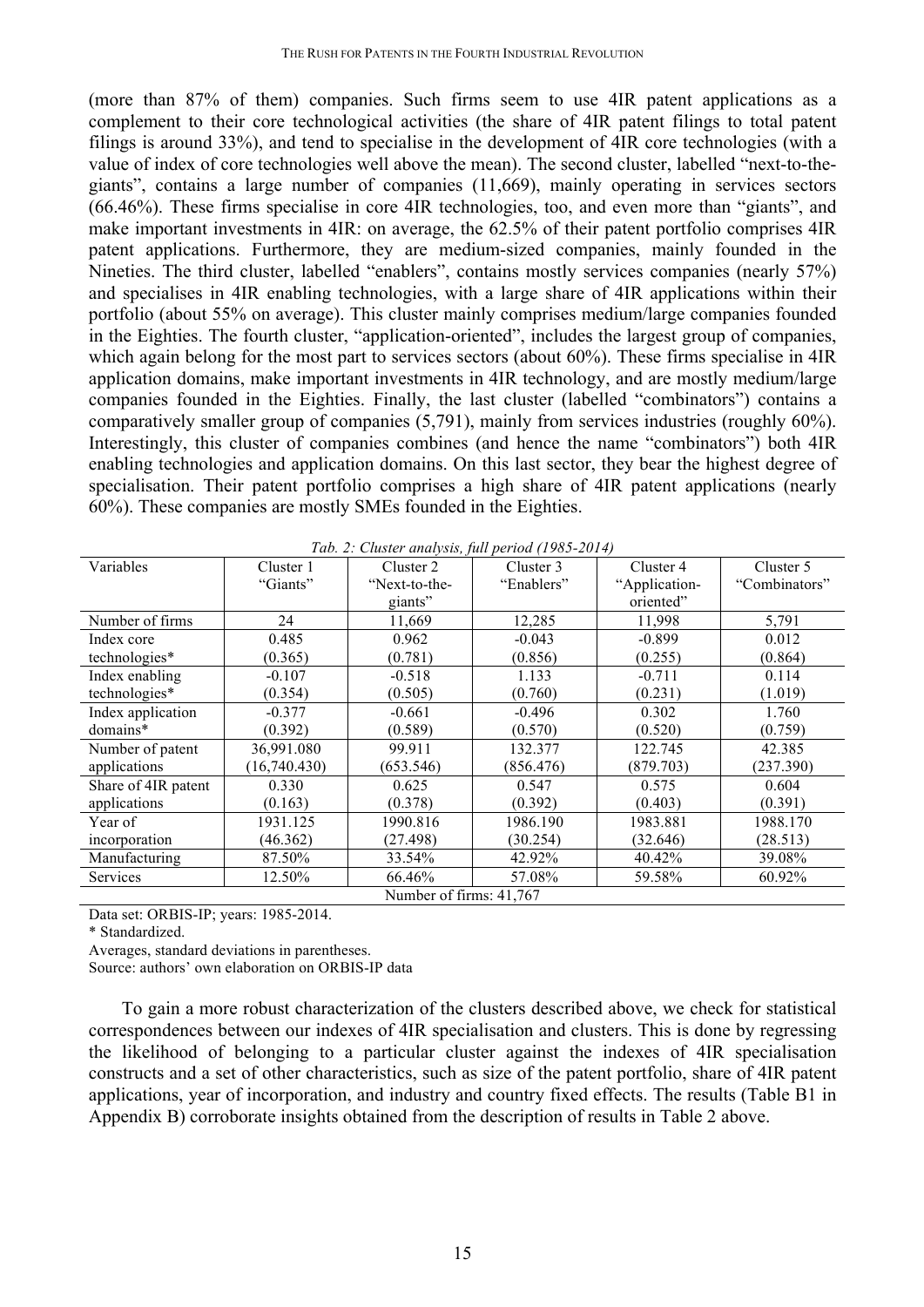#### **5. Discussion and conclusions**

In this paper, we have explored the recent patent rush in the 4IR technological areas at EU level. The general aim was providing a "thick" description of what is currently happening at the patent application level and at the firm level.

The first contribution of our work is to offer a controlled set of data and statistics about EU 4IR patent applications, based on an existing classification of technologies pertaining to the 4IR field. So far, evidence on patenting in the 4IR is mainly limited to the US and still largely exploratory. By adopting the EPO classification and by combining different sources of information, we provide a comprehensive, up-to-date picture of the patent rush in 4IR at European level. We document the overall trend since 1985, as well as the evolution of the three main technological categories (core technologies, enabling technologies, and application technologies). Overall, we show that 4IR patent applications have increased significantly in the last years. Out of the three main categories, core technologies - particularly those related to hardware and connectivity - still retain a leading role.

The second most relevant contribution of our work is at firm level. By connecting each 4IR patent application to a company, we were able to analyze applicant firms from different perspectives. We investigated the geographic patterns of firms patent applicants, and found that USbased companies account for slightly less than 30% of the total applications. However, when it comes to 4IR patent intensity - the share of 4IR patents over the total - China plays a leading role. New countries are emerging. This is, for instance, the case of Taiwan and other "emerging" countries that are going to play a key role in specific technological areas. Second, we document that the majority of applicant firms operates in service, not in manufacturing. Third, we show that the average number of patents per company has increased significantly, suggesting that the surge in 4IR patent activity took place mostly within firms. However, taking into account the age of applicant firms, other important features emerge. Namely, the lower average age of patent applicants between 1985 and 2016 might suggest that young companies have successfully entered the market.

The third most relevant contribution is the identification of several specific groups of firms with similar patent applications' features. Overall, a clear pattern emerges: most firms tend to specialize in a specific technological domain, be it core technology, enabling technology, or application technology. Only a small minority of firms focuses on several technology domains. This is particularly true for application and enabling technologies.

Our exploration also offers some managerial implications. At the macro level, it clearly documents the emergence and rapid growth of 4IR technologies. It also suggests that patent applications in this domain are likely to grow steadily in the future. Therefore, the patents arena might become crowded, so that finding a specific niche to patent newly created knowledge might become complicated. Overall, the 4IR patent domain might become a forest. Companies should carefully balance the advantages of being granted a patent with a longer and more complicated patenting process. On the same ground, our analysis shows that the geographic picture is changing. Namely, new emerging countries seem to become key players in specific technologies. Managers and companies should, therefore, pay attention to a wider set of regions and reinforce their antennas to detect new sources of innovation. Finally, the analysis of strategic groups shows that, as far as patent applications in the 4IR domain are concerned, as the degree of specialization remains significant, managers should carefully evaluate possible sources of knowledge differentiation.

Our analysis has several potential limitations. First, the identification of 4IR patent applications is not without possible mistakes. Unfortunately, this is due to the fact that EPO (2017) does not provide details on a refinement step consisting of a full-text search for different keywords to further circumscribe 4IR patents. Yet, while this further step could alleviate the problem of false positives, on the other hand, retaining a broader classification helps avoid false negatives. This seems particularly relevant in this case as new technologies (like 4IR ones) are subject to a large degree of uncertainty and different technological trajectories can be investigated at the same time, so that a broader definition might even be more pertinent.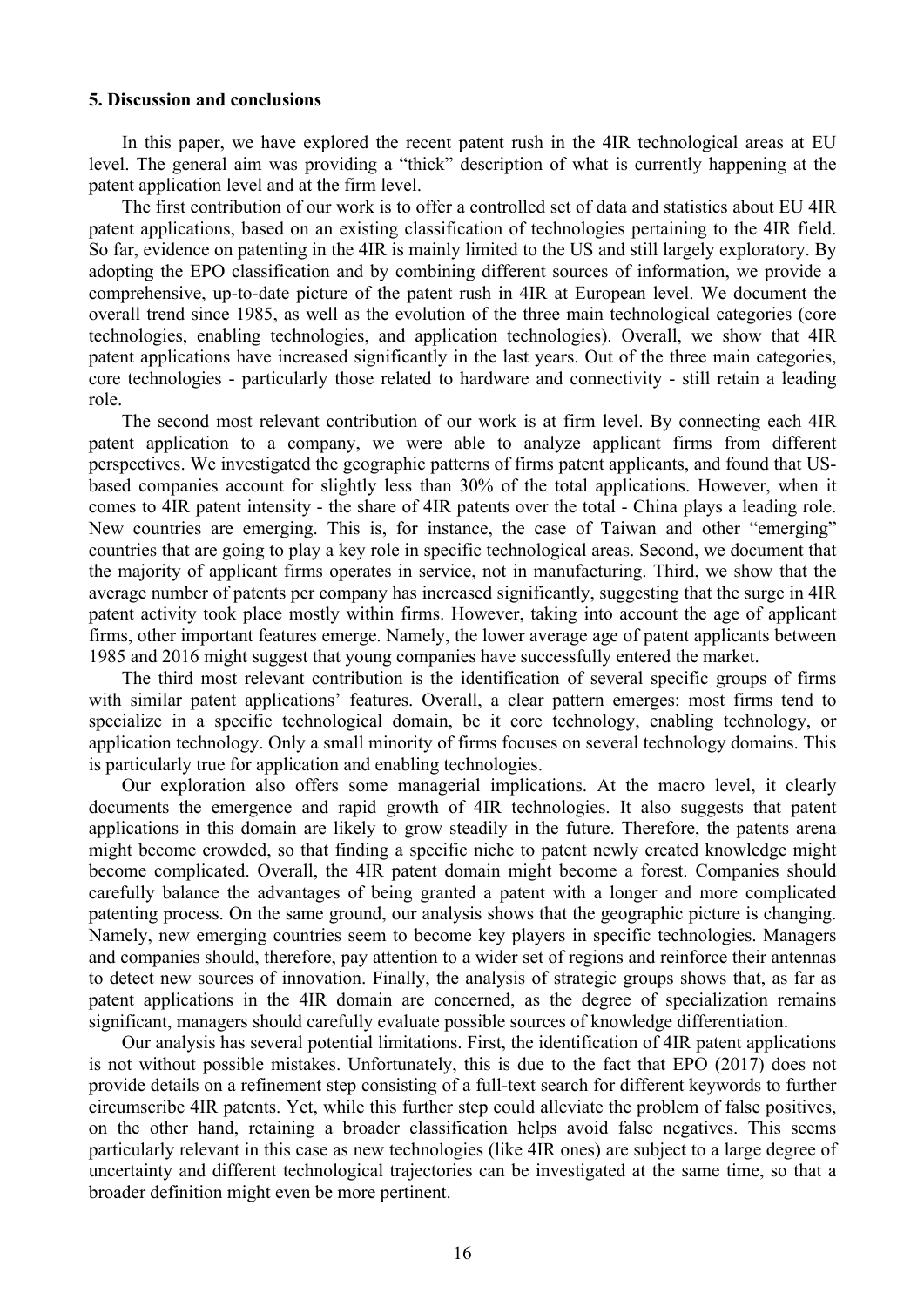Second, we analyze 4IR patent applications, not granted patents. Despite the obvious correlation between the two, several reasons suggest that in the future three discrepancies might emerge. The first discrepancy has to do with the time lag between application and grant, due to an unexpected increase in patent applications. The second discrepancy has to do with a possibly negative outcome of the technical due diligence done by EPO, resulting in a number of granted patents significantly different from the applications. The third discrepancy has to do with strategies deliberately pursued by companies. Quite often, only for the sake of collecting valuable information, and not for really getting a patent, companies might submit patent application *proforma*. Overall, analysis on 4IR patent applications ought to be complemented by scrutiny on granted patents.

Third, our exploration is clearly a first step towards a better comprehension of the 4IR patent arena. Being mainly a "thick" description, we did not analyze antecedents and effects of 4IR patent applications. As we pointed out, many 4IR technologies did not emerge all of the sudden. Several 4IR technologies, like for example AI, have a long history. It is reasonable to assume that patent applications should be associated with significant R&D investments both at the national and firm level. Exploring conditions that make a country or a firm more productive as far as patent generation is concerned is a task largely unexplored, in the 4IR domain. For the same token, we know little about the effects of patent applications, our unit of observation. A comparative and longitudinal analysis of patent applications and patents granted would be a first step in this direction. As a second step, quantitative and qualitative studies on how 4IR patents contribute to firms' exploration and exploitation capabilities would be highly beneficial.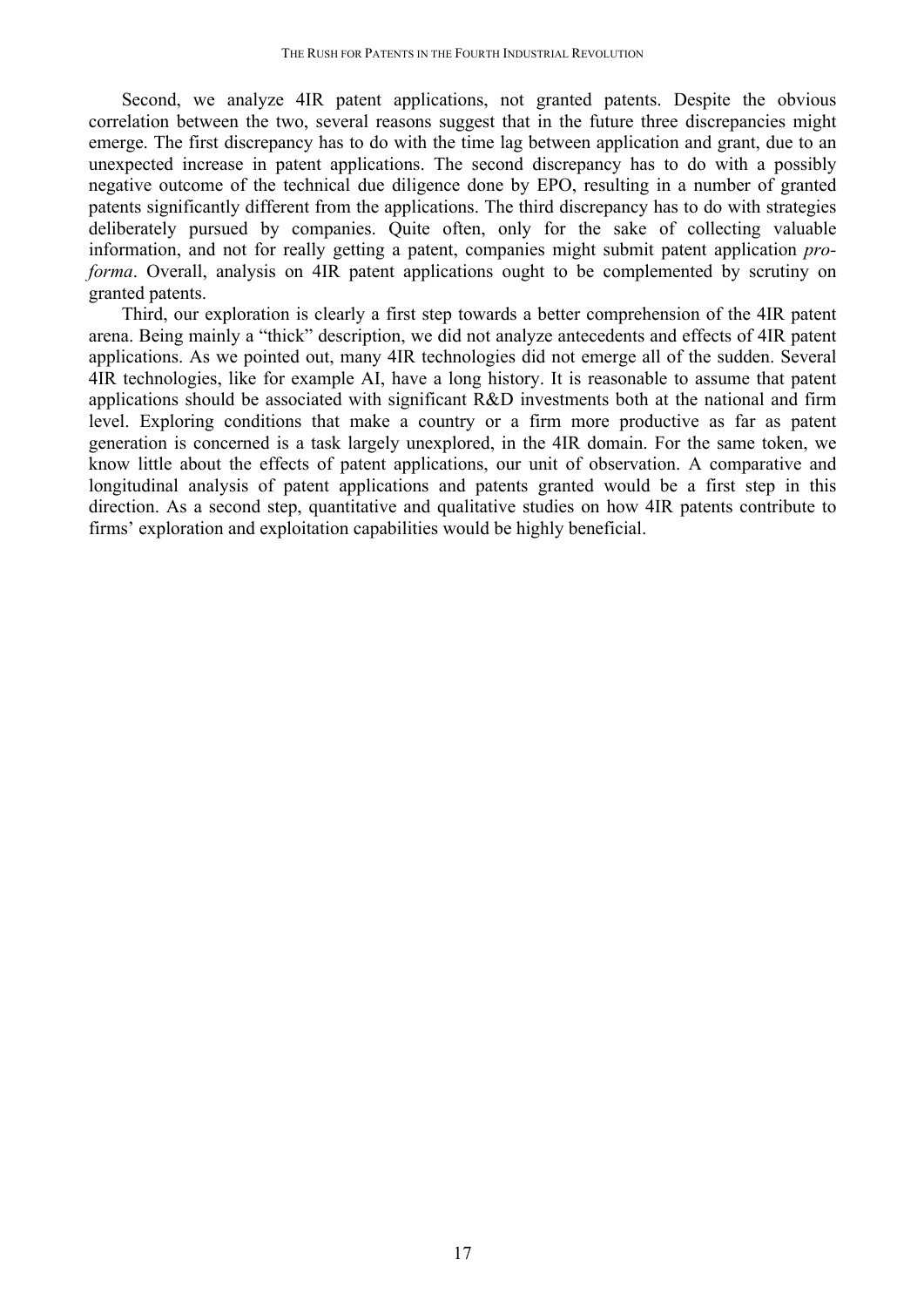#### **References**

- AGHION P., JONES B.F.*,* JONES C.C. (2017), "Artificial Intelligence and Economic Growth", *NBER Working Paper* n. 23928
- AGRAWAL K., GANS J., GOLDFARB A. (2019), *The Economics of Artificial Intelligence: An Agenda*, University of Chicago Press, Chicago, IL
- ARTHUR W.B. (2017), *Where Is Technology Taking the Economy?,* McKinsey Quarterly, October
- BEN-NER, A., & SIEMSEN, E. (2017). Decentralization and localization of production: The organizational and economic consequences of additive manufacturing (3D Printing). *California Management Review*, 59(2), 5-23.
- BESSEN J.E. (2017), "Automation and Jobs: When Technology Boosts Employment"*,* Boston University School of Law, *Law & Economics* Paper n. 17-09
- BRYNJOLFSSON E., MITCHELL T., ROCK D. (2018), "What Can Machines Learn and What Does It Mean for Occupations and the Economy?"*, AEA Papers and Proceedings*, vol. 108, pp. 43-47
- BYRNE D.M., FERNALD J.G., REINSDORF M.B. (2016), *Does the United States Have a Productivity Slowdown or a Measurement Problem? Brookings Papers on Economic Activity*, Spring, pp. 109-157
- COCKBURN I.M., HENDERSON R., STERN S. (2018), "The Impact of Artificial Intelligence on Innovation", *NBER Working* Paper n. 24449
- DESPEISSE, M., & FORD, S. (2015, September). The role of additive manufacturing in improving resource efficiency and sustainability. In *IFIP International Conference on Advances in Production Management Systems* (pp. 129- 136). Springer, Cham.
- DIJKMAN, R. M., SPRENKELS, B., PEETERS, T., & JANSSEN, A. (2015). Business models for the Internet of Things. *International Journal of Information Management*, 35(6), 672-678.
- EPO (2017), Patents and the Fourth Industrial Revolution: The inventions behind digital transformation, European Patent Office, Munich, DE
- FELTEN E.W., RAJ M., SEAMANS R. (2018), "A Method to Link Advances in Artificial Intelligence to Occupational Abilities", *AEA Papers and Proceedings,* vol. 108, pp. 54-57
- FLEISCH, E. (2010). What is the internet of things? An economic perspective. *Economics, Management, and Financial Markets,* 5(2), 125-157.
- FURMAN J., SEAMANS R. (2108), "AI and the Economy", *NBER Working* Paper n. 24689, (2018)
- GERBERT P., LORENZ M., RÜßMANN M., WALDNER M., JUSTUS J., ENGEL P., HARNISCH M. (2015), *Industry 4.0: The Future of Productivity and Growth in Manufacturing Industries*, Boston Consulting Group, Boston, MA
- GIBSON, I. (2017). The changing face of additive manufacturing. *Journal of Manufacturing Technology Management*, 28(1), 10-17.
- GILCHRIST A. (2016), *Introducing Industry 4.0, In: Industry 4.0,* pp. 195-215, Apress, Berkeley, CA
- LIAO Y., DESCHAMPS F., LOURES E.D.F.R*,* RAMOS L.F.P. (2017), "Past, Present and Future of Industry 4.0 A Systematic Literature Review and Research Agenda Proposal", *International Journal of Production Research*, vol. 55, n. 12, pp. 3609-3629
- LU Y. (2017), "Industry 4.0: A Survey on Technologies, Applications and Open Research Issues", *Journal of Industrial Information Integration*, vol. 6, pp. 1-10
- KAGERMANN, H., LUKAS, W. D., & WAHLSTER, W. (2011). Industrie 4.0: Mit dem Internet der Dinge auf dem Weg zur 4. industriellen Revolution. VDI nachrichten, 13(1).
- KAGERMANN, H. (2015). Change through digitization—Value creation in the age of Industry 4.0. In Management of permanent change (pp. 23-45). Springer Gabler, Wiesbaden.
- KESSLER S. (2017), *The Optimist's Guide to the Robot Apocalypse*, Quartz, March 9
- MEXT (2019), *The 5th Science and Technology Basic Plan,* Ministry of Education, Culture, Sports, Science and Technology - Japan
- NEELY A. (2008), "Exploring the Financial Consequences of the Servitization of Manufacturing", *Operations Management Research*, vol. 1, n. 2, pp. 103-118
- RAJ M., SEAMANS R. (2018), *AI, Labor, Productivity, and the Need for Firm-Level Data, In: The Economics of Artificial Intelligence: An Agenda*, University of Chicago Press, Chicago, IL
- SCHWAB M. (2016), *The Fourth Industrial Revolution*, Currency, New York, NY
- WEBB M., SHORT N., BLOOM N.*,* LERNER J. (2018)*, "*Some Facts of High Tech Patenting", *NBER Working* Paper n. 24793
- WEI S.J., XIE Z., ZHANG X. (2017), "From "Made in China" to "Innovated in China": Necessity, prospect, and challenges", *Journal of Economic Perspectives*, vol. 31, n. 1, pp. 49-70
- WORLD ECONOMIC FORUM (2106), *The Future of Jobs: Employment, Skills and Workforce Strategy for the Fourth Industrial Revolution*, World Economic Forum, Cologny, CH (2016)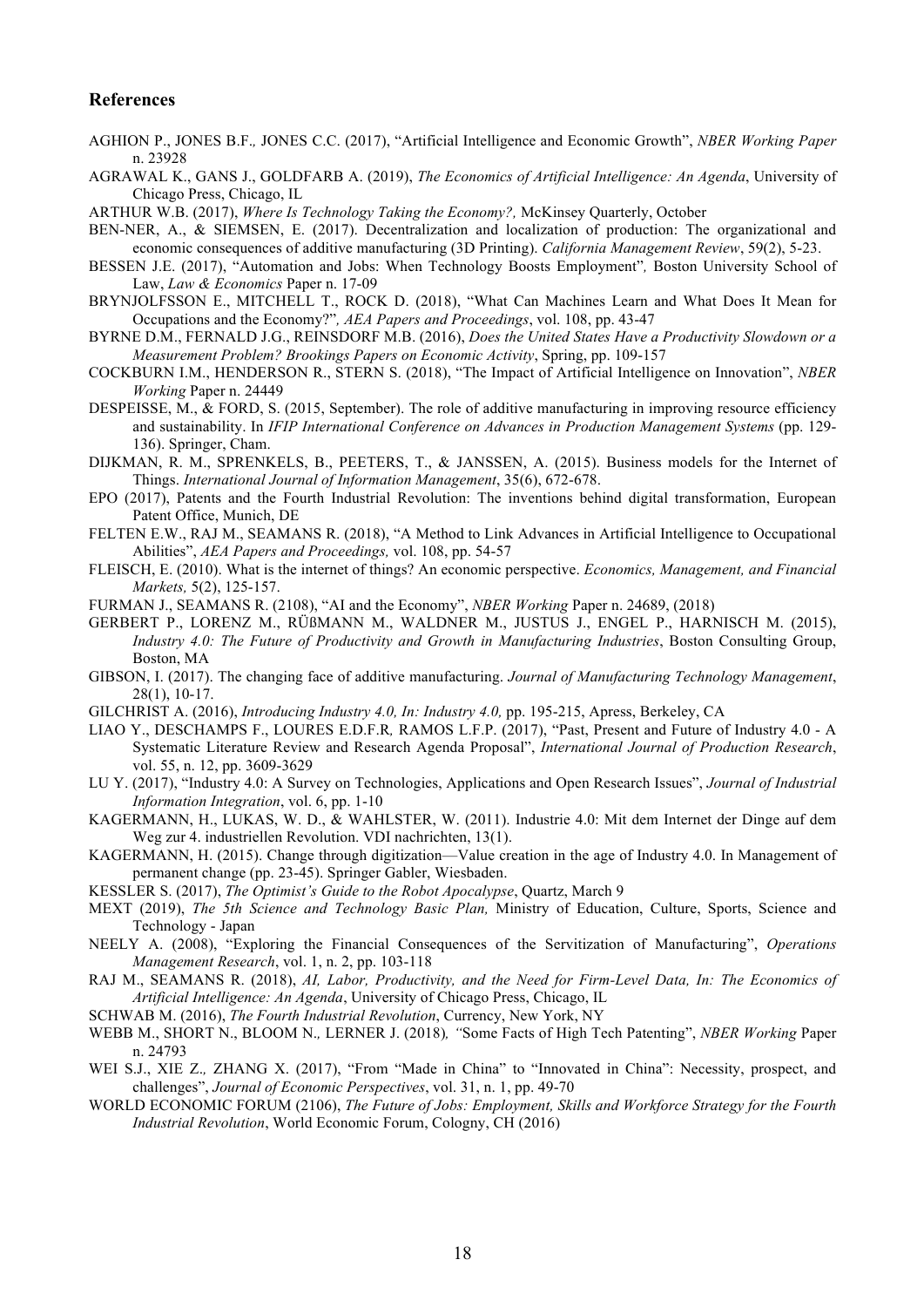#### **APPENDIX A - 4IR main sectors and technology fields**

| Sector      | Technology field  | Definition                                   | CPC example                                                                                      |
|-------------|-------------------|----------------------------------------------|--------------------------------------------------------------------------------------------------|
| Core        | Hardware          | Basic hardware                               | Accessing, addressing, or allocating within memory                                               |
|             |                   | technologies                                 | systems or architectures (G06F12/00)                                                             |
| Core        | Software          | Basic software                               | Arrangements for software engineering (G06F8/00)                                                 |
|             |                   | technologies                                 |                                                                                                  |
| Core        | Connectivity      | Basic connectivity                           | Telephonic communication systems adapted for                                                     |
|             |                   | systems                                      | combination with other electrical systems (H04M11/00)                                            |
| Enabling    | Analytics         | Enabling the                                 | Methods or arrangements for marking the record carrier in                                        |
|             |                   | interpretation of                            | digital fashion (G06K1/00)                                                                       |
|             |                   | information                                  |                                                                                                  |
| Enabling    | User interfaces   | Enabling the display                         | Head-up displays (G02B27/01)                                                                     |
|             |                   | and input of                                 |                                                                                                  |
|             |                   | information                                  |                                                                                                  |
| Enabling    | Three-            | Enabling the                                 | Computer-aided design (G06F17/50)                                                                |
|             | dimensional (3D)  | realization of physical                      |                                                                                                  |
|             | support systems   | or simulated 3D                              |                                                                                                  |
|             |                   | systems                                      |                                                                                                  |
| Enabling    | Artificial        | Enabling machine                             | Computer systems based on biological models                                                      |
|             | intelligence (AI) | understanding                                | (G06N3/00)                                                                                       |
| Enabling    | Position          | Enabling the                                 | Systems for determining distance or velocity not using                                           |
|             | determination     | determination of the                         | reflection or reradiation (G01S11/00)                                                            |
| Enabling    |                   | position of objects<br>Enabling intelligent  |                                                                                                  |
|             | Power supply      | power handling                               | Means for saving power (G06F1/32)                                                                |
|             |                   |                                              |                                                                                                  |
| Enabling    | Security          | Enabling the security<br>of data or physical | Security arrangements for protecting computers,<br>components thereof, programs, or data against |
|             |                   | objects                                      | unauthorized activity (G06F21/00)                                                                |
| Application | Personal          | Applications                                 | Details of electrophonic musical instruments (G10H1/00)                                          |
|             |                   | pertaining to the                            |                                                                                                  |
|             |                   | individual                                   |                                                                                                  |
| Application | Home              | Applications for the                         | Controlling a series of operations in washing machines,                                          |
|             |                   | home environment                             | e.g., program-control arrangements for washing and                                               |
|             |                   |                                              | drying cycles electrically (D06F33/02)                                                           |
| Application | Vehicles          | Applications for                             | Vehicle cleaning apparatus not integral with vehicles                                            |
|             |                   | moving vehicles                              | (B60S3/00)                                                                                       |
| Application | Enterprise        | Applications for                             | Payment architectures, schemes, or protocols                                                     |
|             |                   | business enterprise                          | (G06Q20/00)                                                                                      |
| Application | Manufacture       | Applications for                             | Automatic control systems specially adapted for drilling                                         |
|             |                   | industrial manufacture                       | operations, i.e., self-operating systems which function to                                       |
|             |                   |                                              | carry out or modify a drilling operation without                                                 |
|             |                   |                                              | intervention of a human operator, e.g., computer-                                                |
|             |                   |                                              | controlled drilling systems (E21B44/00)                                                          |
| Application | Infrastructure    | Applications for                             | Systems or methods specially adapted for specific                                                |
|             |                   | infrastructure                               | business sectors, e.g., utilities or tourism: electricity, gas                                   |
|             |                   |                                              | or water supply (G06Q50/06)                                                                      |

*Tab. A1: Classification of 4IR patent applications by main sector and associated technology fields*

Source: EPO (2017). The fourth column is an addition from the authors.

#### **APPENDIX B - multivariate regression results**

| Tab. B1: Multivariate regression results, full period (1985-2014) |                  |               |             |               |               |  |
|-------------------------------------------------------------------|------------------|---------------|-------------|---------------|---------------|--|
| Variables                                                         | Cluster 1        | Cluster 2     | Cluster 3   | Cluster 4     | Cluster 5     |  |
|                                                                   | "Giants"         | "Next-to-the- | "Enablers"  | "Application- | "Combinators" |  |
|                                                                   |                  | giants"       |             | oriented"     |               |  |
| Index core                                                        | $-1.88e-0.5$     | $0.272***$    | $-0.103***$ | $-0.217***$   | $0.0479***$   |  |
| technologies*                                                     | $(4.38e-05)$     | (0.00361)     | (0.00172)   | (0.00635)     | (0.00273)     |  |
| Index enabling                                                    | $-9.44e - 0.5**$ | $-0.198***$   | $0.343***$  | $-0.163***$   | $0.0186***$   |  |
| technologies*                                                     | $(4.17e-0.5)$    | (0.00334)     | (0.00334)   | (0.00568)     | (0.00259)     |  |
| Index application                                                 | $7.39e-0.5$      | $-0.132***$   | $-0.160***$ | $0.0292***$   | $0.262***$    |  |

| Tab. B1: Multivariate regression results, full period (1985-2014) |  |  |  |  |  |
|-------------------------------------------------------------------|--|--|--|--|--|
|-------------------------------------------------------------------|--|--|--|--|--|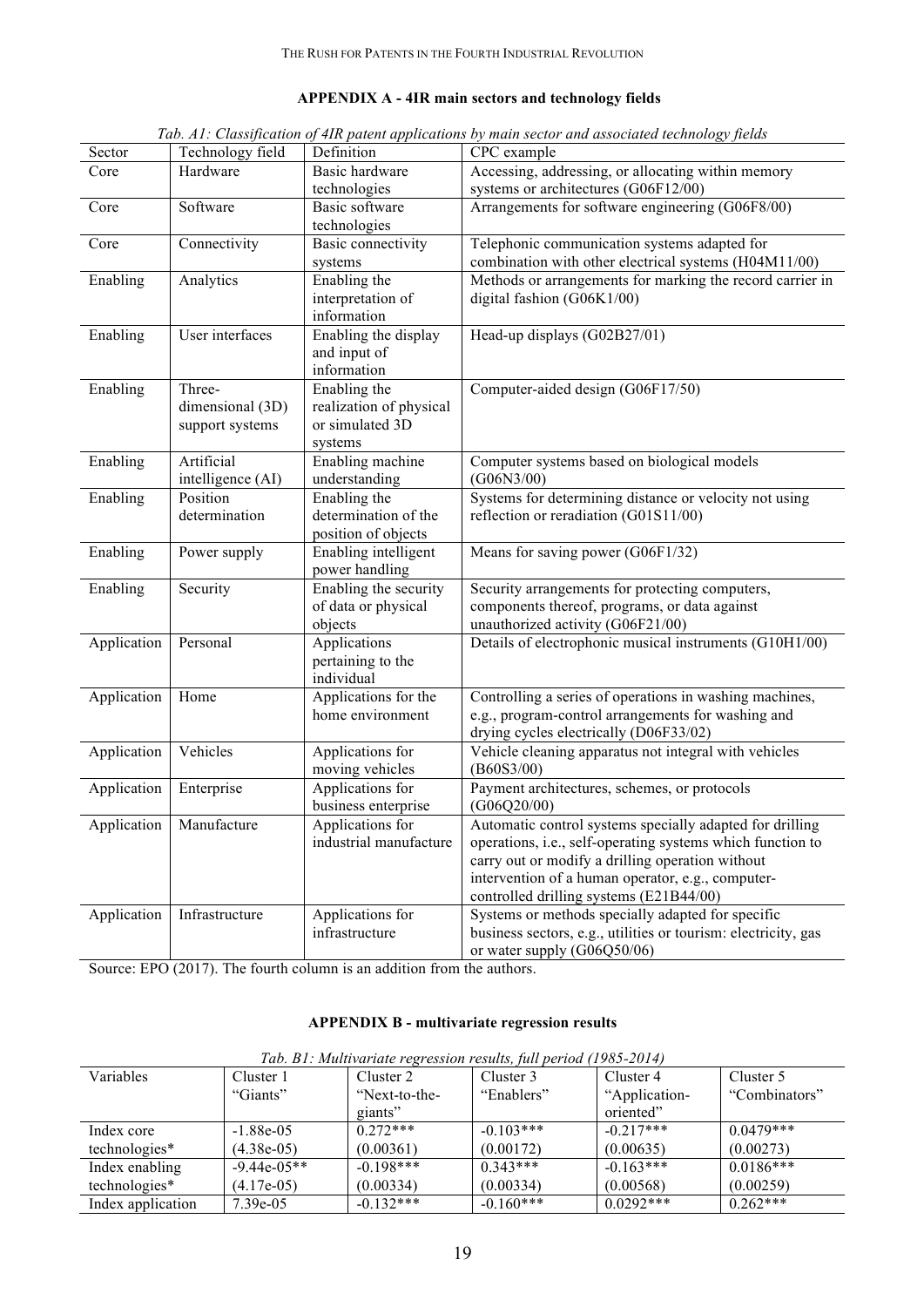| domains*            | $(4.87e-05)$   | (0.00535)      | (0.00802)      | (0.00317)       | (0.00277)      |
|---------------------|----------------|----------------|----------------|-----------------|----------------|
| Number of patent    | $1.44e-0.5***$ | $-7.07e-06***$ | $-2.32e-06***$ | $-7.87e-07$     | $-4.25e-06***$ |
| applications        | $(1.96e-06)$   | $(1.07e-06)$   | $(5.07e-07)$   | $(1.05e-06)$    | $(7.50e-07)$   |
| Share of 4IR patent | $0.00308***$   | $-0.0164***$   | $-0.0191***$   | $0.0356***$     | $-0.00323$     |
| applications        | (0.000587)     | (0.00455)      | (0.00502)      | (0.00741)       | (0.00691)      |
| Year of             | $2.65e-05***$  | 2.66e-05       | $0.000104***$  | $-0.000300$ *** | $0.000143**$   |
| incorporation       | $(8.06e-06)$   | $(4.43e-05)$   | $(3.61e-05)$   | $(7.43e-05)$    | $(5.68e-05)$   |
| Industry dummies    | Yes            | Yes            | Yes            | Yes             | <b>Yes</b>     |
| Country dummies     | Yes            | Yes            | Yes            | Yes             | Yes            |
| Number of firms     | 41,767         | 41,767         | 41,767         | 41,767          | 41,767         |
|                     |                |                |                |                 |                |

Data set: ORBIS-IP; years: 1985-2014.

\* Standardized.

\*,\*\*,\*\*\* denote, respectively 10%, 5%, and 1% significance levels. Robust standard errors, clustered at the country level, are shown in parentheses. Industry is defined according to the 2-digit NACE Rev. 2 classification. Source: authors' own elaboration on ORBIS-IP data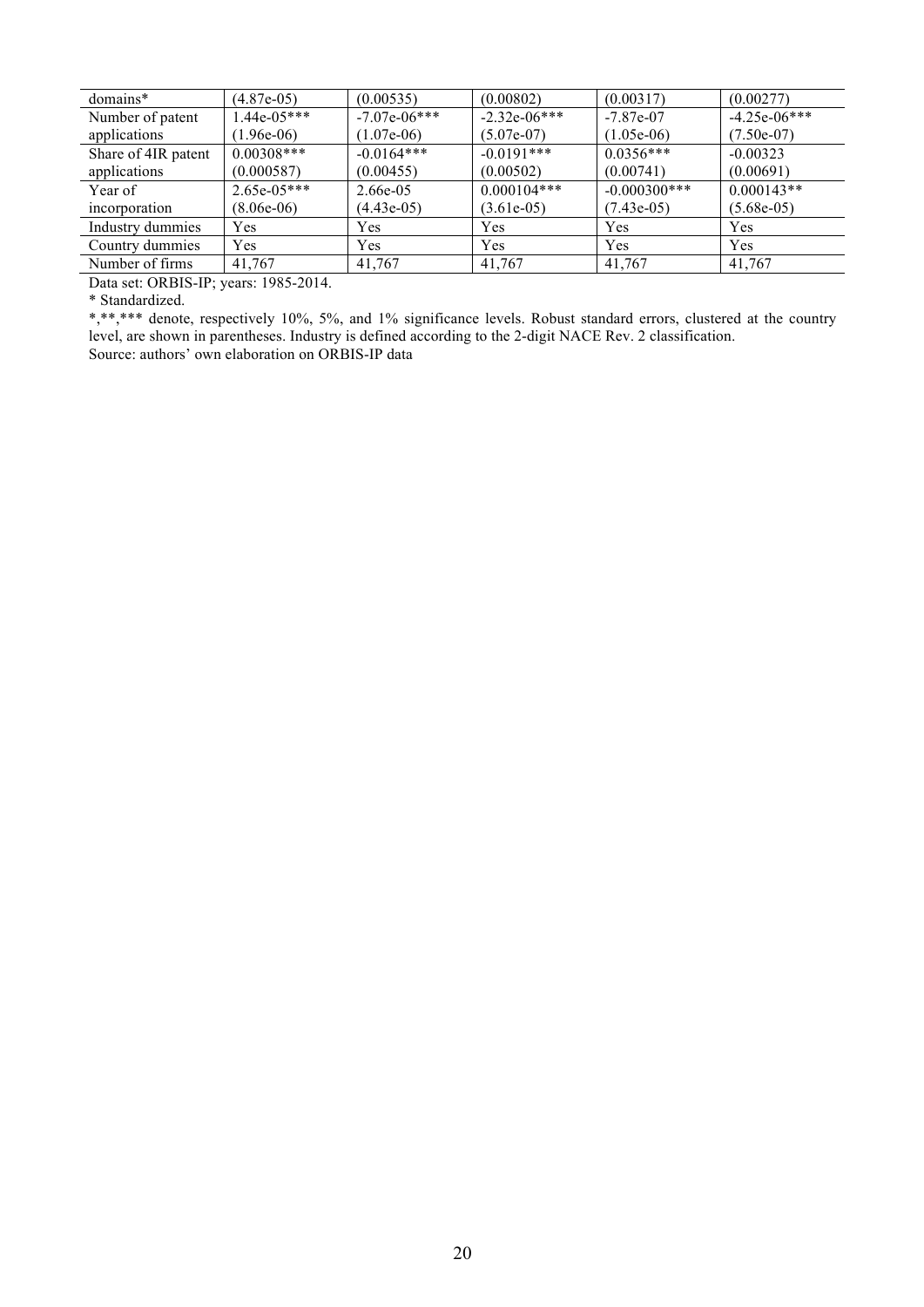### **Declaration of interest and funding statement**

The authors of this paper, Mario Benassi, Elena Grinza, and Francesco Rentocchini, declare that they do not have any conflict of interest. They also declare that this research did not receive any specific grant from funding agencies in the public, commercial, or not-for-profit sectors.